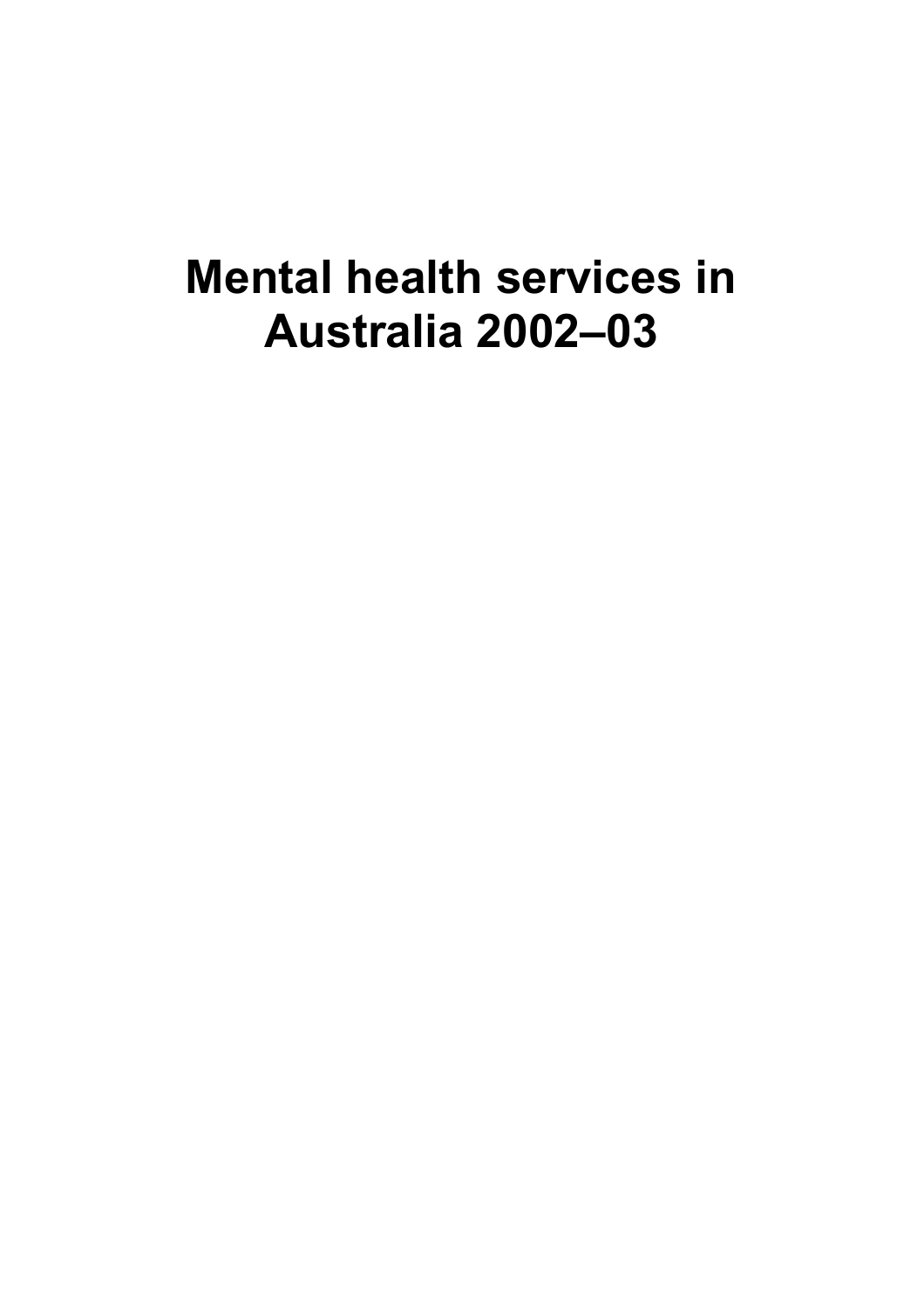The Australian Institute of Health and Welfare is Australia's national health and welfare statistics and information agency. The Institute's mission is *better health and wellbeing for Australians through better health and welfare statistics and information*.

Please note that as with all statistical reports there is the potential for minor revisions of data in *Mental Health Services in Australia 2002–03* over its one-year life. Please refer to the online version at <www.aihw.gov.au>.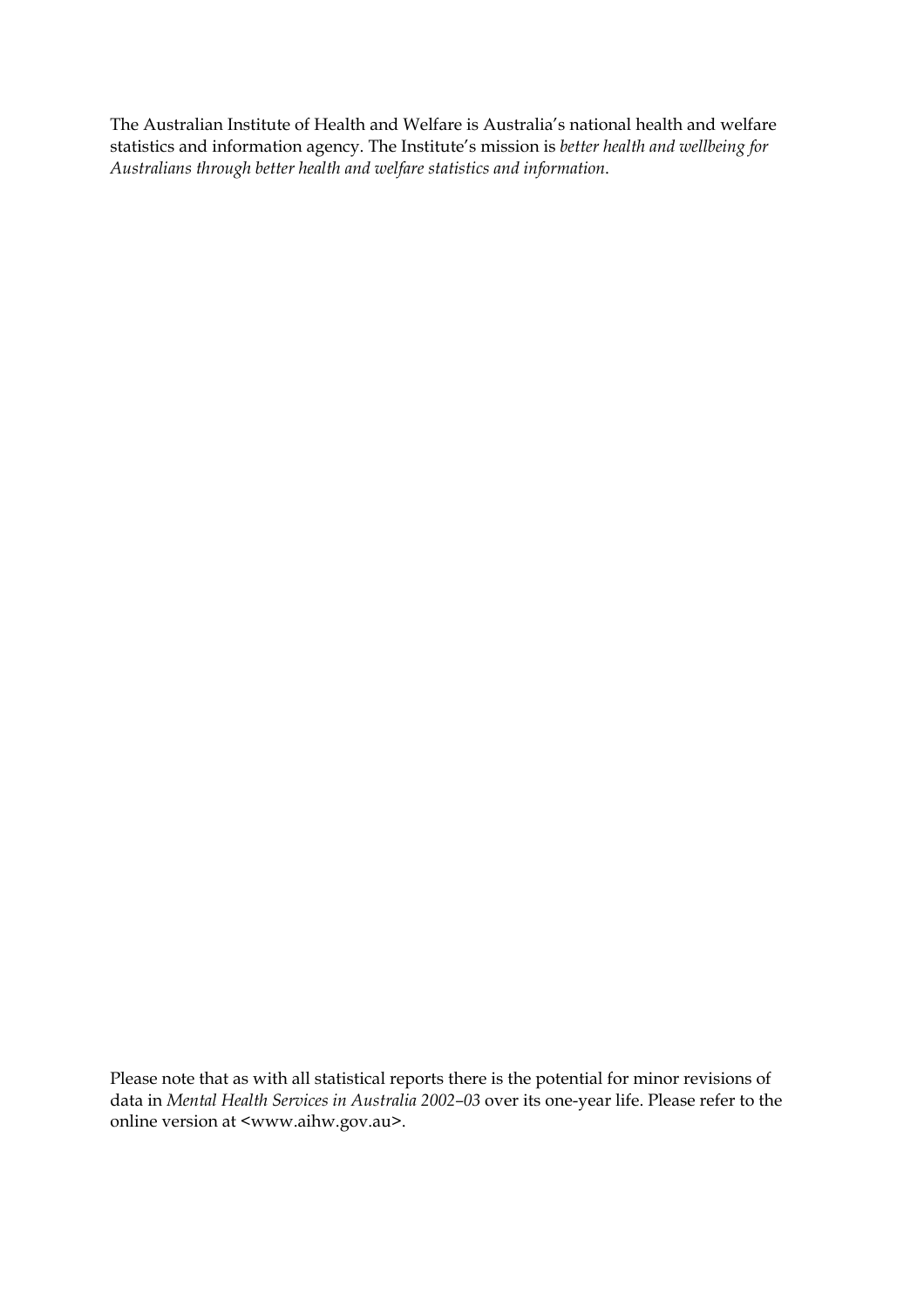MENTAL HEALTH SERIES Number 6

# **Mental health services in Australia 2002–03**

Australian Institute of Health and Welfare Canberra

AIHW cat. no. HSE 35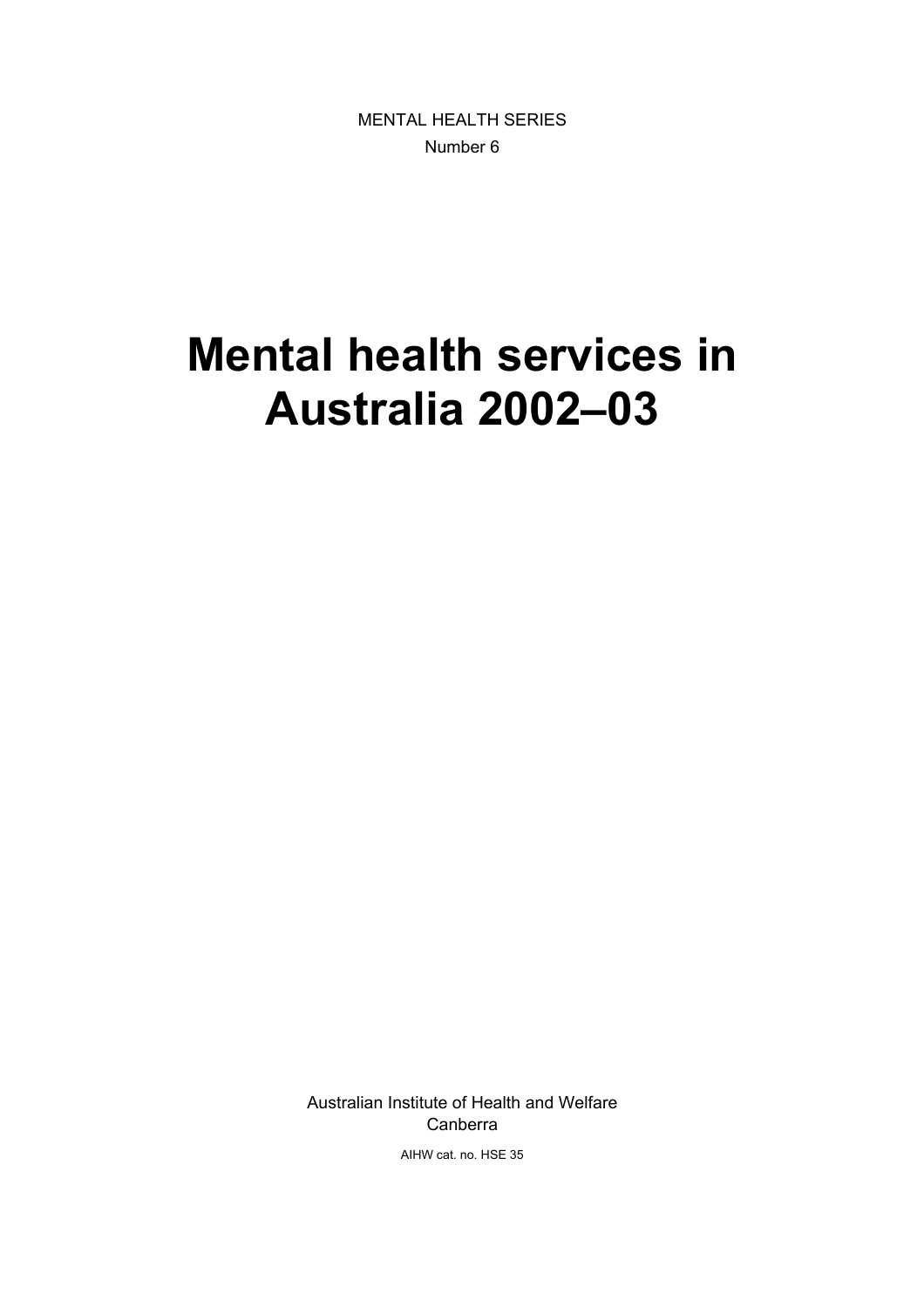© Australian Institute of Health and Welfare 2005

This work is copyright. Apart from any use as permitted under the *Copyright Act 1968*, no part may be reproduced without prior written permission from the Australian Institute of Health and Welfare. Requests and enquiries concerning reproduction and rights should be directed to the Head, Media and Publishing, Australian Institute of Health and Welfare, GPO Box 570, Canberra ACT 2601.

This publication is part of the Australian Institute of Health and Welfare's Mental Health Series. A complete list of the Institute's publications is available from the Publications Unit, Australian Institute of Health and Welfare, GPO Box 570, Canberra ACT 2601, or via the Institute's web site (www.aihw.gov.au).

ISSN 1443-6795

ISBN 1 74024 445 1

#### **Suggested citation**

Australian Institute of Health and Welfare (AIHW) 2005. Mental health services in Australia 2002–03. Canberra: AIHW (Mental Health Series no. 6).

#### **Australian Institute of Health and Welfare**

Board Chair Hon. Peter Collins, AM, QC

**Director** Dr Richard Madden

Any enquiries about or comments on this publication should be directed to:

Gail Weaving Australian Institute of Health and Welfare GPO Box 570 Canberra ACT 2601 Phone: (02) 6244 1050

Published by Australian Institute of Health and Welfare Printed by Pirion Pty Ltd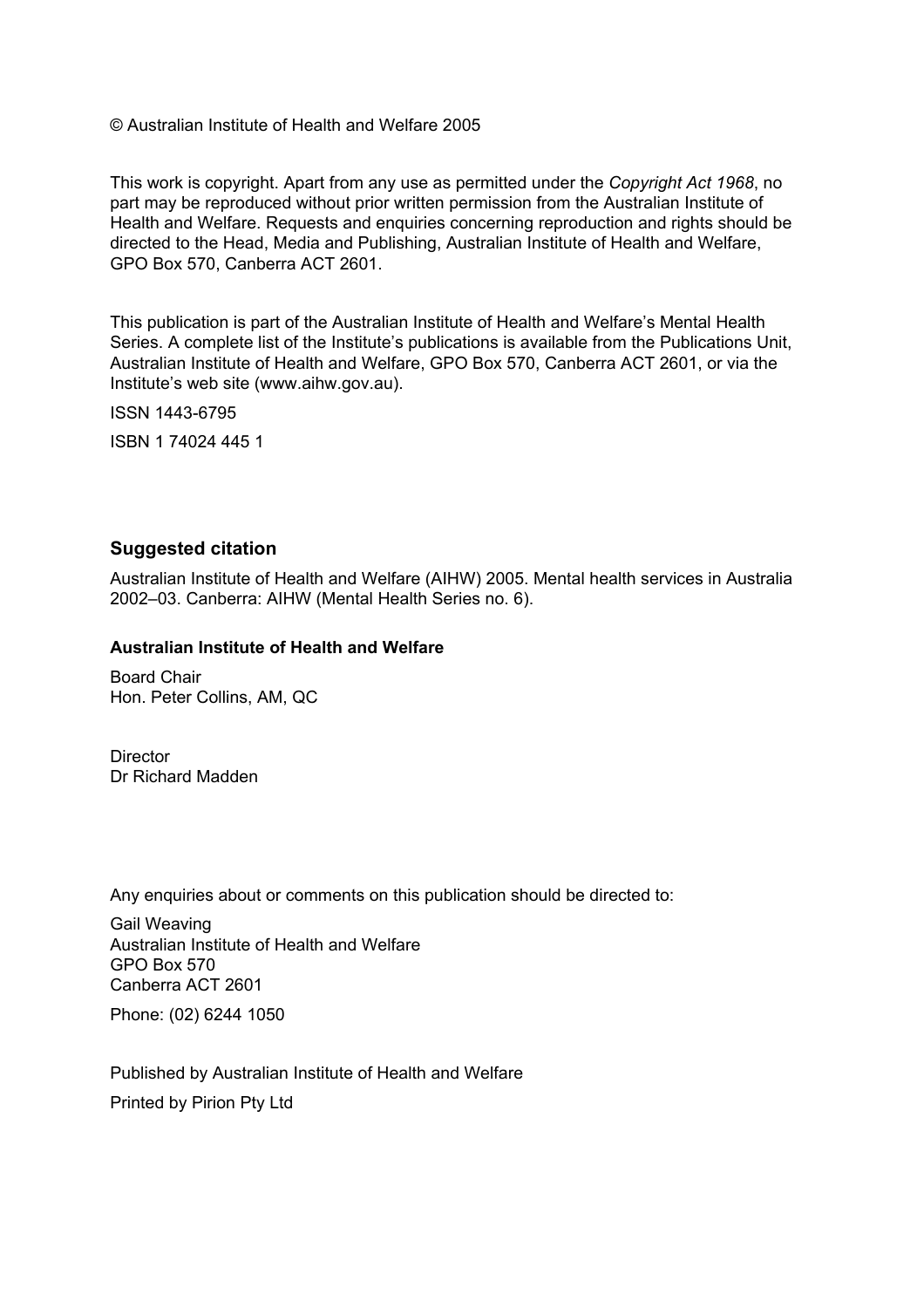# **Contents**

| 1                       |     |                                                                                                                                                   |  |
|-------------------------|-----|---------------------------------------------------------------------------------------------------------------------------------------------------|--|
|                         | 1.1 |                                                                                                                                                   |  |
|                         | 1.2 |                                                                                                                                                   |  |
|                         | 1.3 |                                                                                                                                                   |  |
|                         | 1.4 |                                                                                                                                                   |  |
|                         | 1.5 |                                                                                                                                                   |  |
| $\overline{2}$          |     |                                                                                                                                                   |  |
|                         | 2.1 |                                                                                                                                                   |  |
|                         | 2.2 |                                                                                                                                                   |  |
|                         | 2.3 |                                                                                                                                                   |  |
| 3                       |     |                                                                                                                                                   |  |
|                         | 3.1 |                                                                                                                                                   |  |
|                         | 3.2 |                                                                                                                                                   |  |
|                         | 3.3 |                                                                                                                                                   |  |
|                         | 3.4 | Hospital outpatient services and community mental health care services 59                                                                         |  |
|                         | 3.5 | Commonwealth State/Territory Disability Agreement-funded mental health-<br>related non-residential care provided by disability support services72 |  |
|                         | 3.6 |                                                                                                                                                   |  |
| $\overline{\mathbf{4}}$ |     |                                                                                                                                                   |  |
|                         | 4.1 |                                                                                                                                                   |  |
|                         | 4.2 |                                                                                                                                                   |  |
|                         | 4.3 |                                                                                                                                                   |  |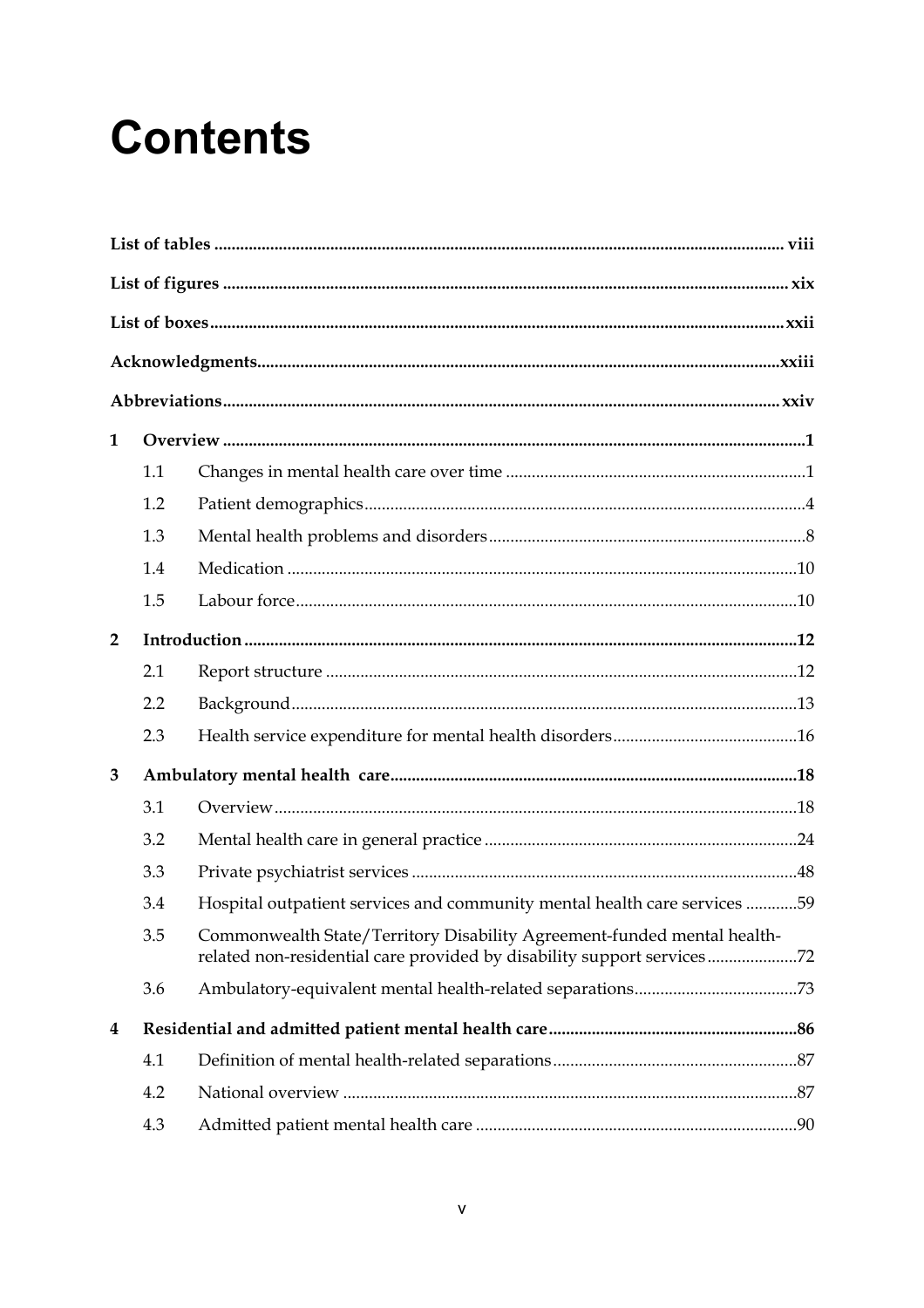|   | 4.4 | Residential care provided by public residential mental health care          |  |
|---|-----|-----------------------------------------------------------------------------|--|
|   | 4.5 | Commonwealth State/Territory Disability Agreement-funded residential mental |  |
| 5 |     |                                                                             |  |
|   | 5.1 |                                                                             |  |
|   | 5.2 |                                                                             |  |
|   | 5.3 |                                                                             |  |
|   | 5.4 |                                                                             |  |
|   | 5.5 |                                                                             |  |
|   | 5.6 |                                                                             |  |
|   | 5.7 |                                                                             |  |
|   | 5.8 |                                                                             |  |
| 6 |     |                                                                             |  |
|   | 6.1 |                                                                             |  |
|   | 6.2 |                                                                             |  |
|   | 6.3 |                                                                             |  |
|   | 6.4 |                                                                             |  |
|   | 6.5 |                                                                             |  |
|   | 6.6 |                                                                             |  |
|   | 6.7 |                                                                             |  |
|   | 6.8 |                                                                             |  |
| 7 |     |                                                                             |  |
|   | 7.1 |                                                                             |  |
|   | 7.2 |                                                                             |  |
|   | 7.3 |                                                                             |  |
| 8 |     |                                                                             |  |
|   | 8.1 |                                                                             |  |
|   | 8.2 |                                                                             |  |
|   | 8.3 |                                                                             |  |
|   |     |                                                                             |  |
|   |     |                                                                             |  |
|   |     |                                                                             |  |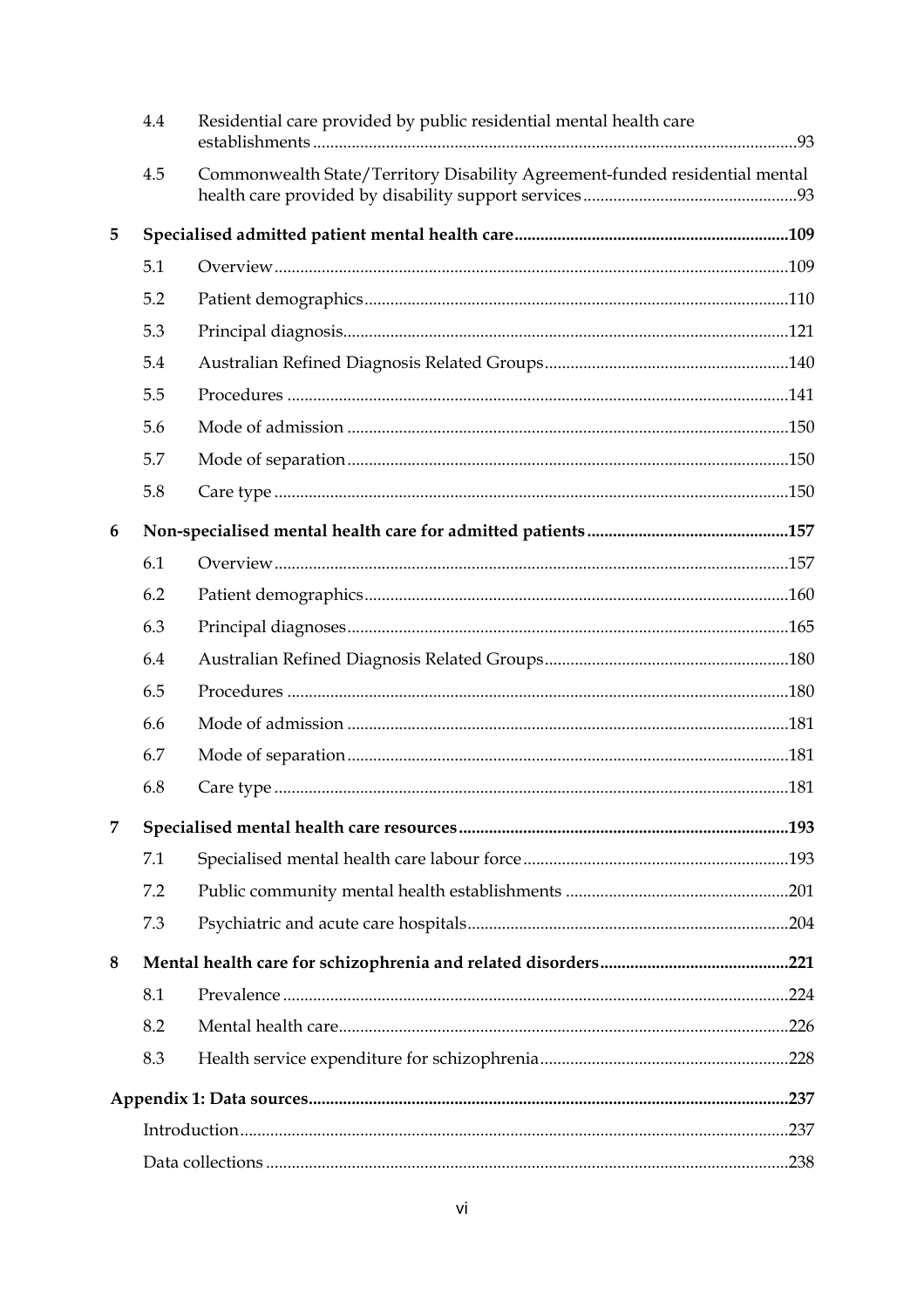| Appendix 2: Definitions of mental health-related care and medications, and of      |      |
|------------------------------------------------------------------------------------|------|
|                                                                                    |      |
|                                                                                    |      |
| Commonwealth State/Territory Disability Agreement National Minimum Data Set248     |      |
| Repatriation Pharmaceutical Benefits Scheme and Pharmaceutical Benefits Scheme248  |      |
| Appendix 3: State and territory ambulatory and admitted patient mental health care |      |
|                                                                                    |      |
|                                                                                    |      |
|                                                                                    |      |
|                                                                                    |      |
|                                                                                    |      |
|                                                                                    |      |
|                                                                                    | .298 |
| Index<br>(available on the Internet at <www.aihw.gov.au>)</www.aihw.gov.au>        |      |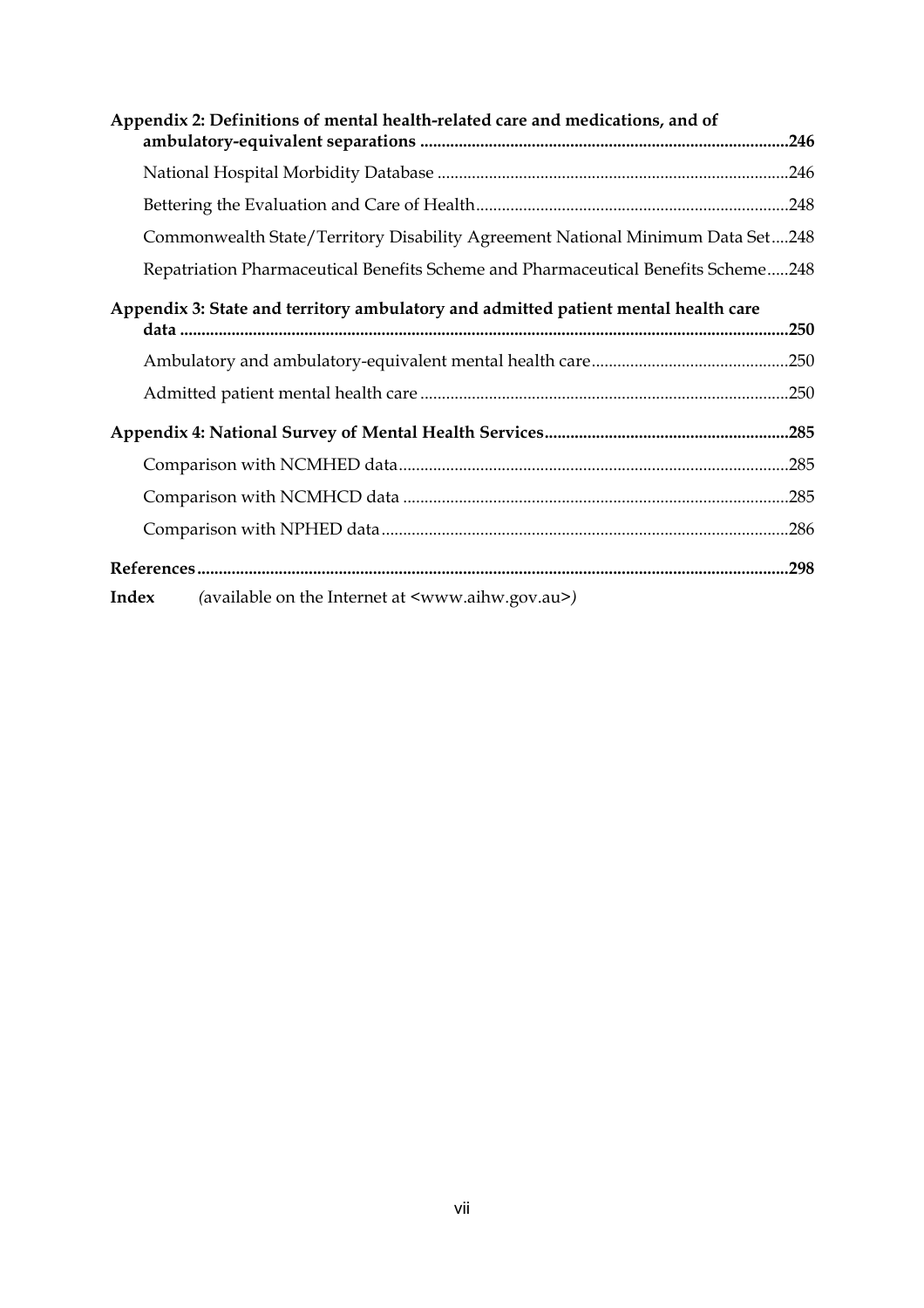# **List of tables**

## **2 Introduction**

| Table $2.1$ : | Persons with a psychiatric disability ('000) by age group, sex and        |  |
|---------------|---------------------------------------------------------------------------|--|
|               |                                                                           |  |
| Table $2.2$ : | Health system costs of mental disorders and Alzheimer's disease and other |  |
|               |                                                                           |  |

# **3 Ambulatory mental health care**

## **Overview of ambulatory mental health care**

| Table 3.1:  | Summary of ambulatory mental health care provided by general<br>practitioners and private psychiatrists and ambulatory-equivalent mental            |    |
|-------------|-----------------------------------------------------------------------------------------------------------------------------------------------------|----|
| Table 3.2:  | Summary of ambulatory mental health care provided by general<br>practitioners, private psychiatrists, hospitals and community-based                 | 22 |
| Table 3.3:  | Summary of available data for ambulatory mental health care provided by<br>general practitioners and private psychiatrists, states and territories, | 23 |
| Table 3.4:  | Most frequent reported mental health-related reasons for encounter, by                                                                              | 28 |
| Table 3.5:  | Most frequently reported mental health-related problems managed, by                                                                                 |    |
| Table 3.6:  | Most frequently reported mental health-related problems managed, by                                                                                 |    |
| Table 3.7:  | Referrals for mental health-related problems, BEACH, 2003-04 35                                                                                     |    |
| Table 3.8:  | The most frequently referred mental health-related problems, by patient                                                                             | 36 |
| Table 3.9:  | Mental health-related problems most frequently referred by GPs to                                                                                   |    |
| Table 3.10: | Clinical treatments provided by GPs for mental health-related problems,                                                                             |    |
| Table 3.11: | Mental health-related problems for which GPs most frequently used                                                                                   |    |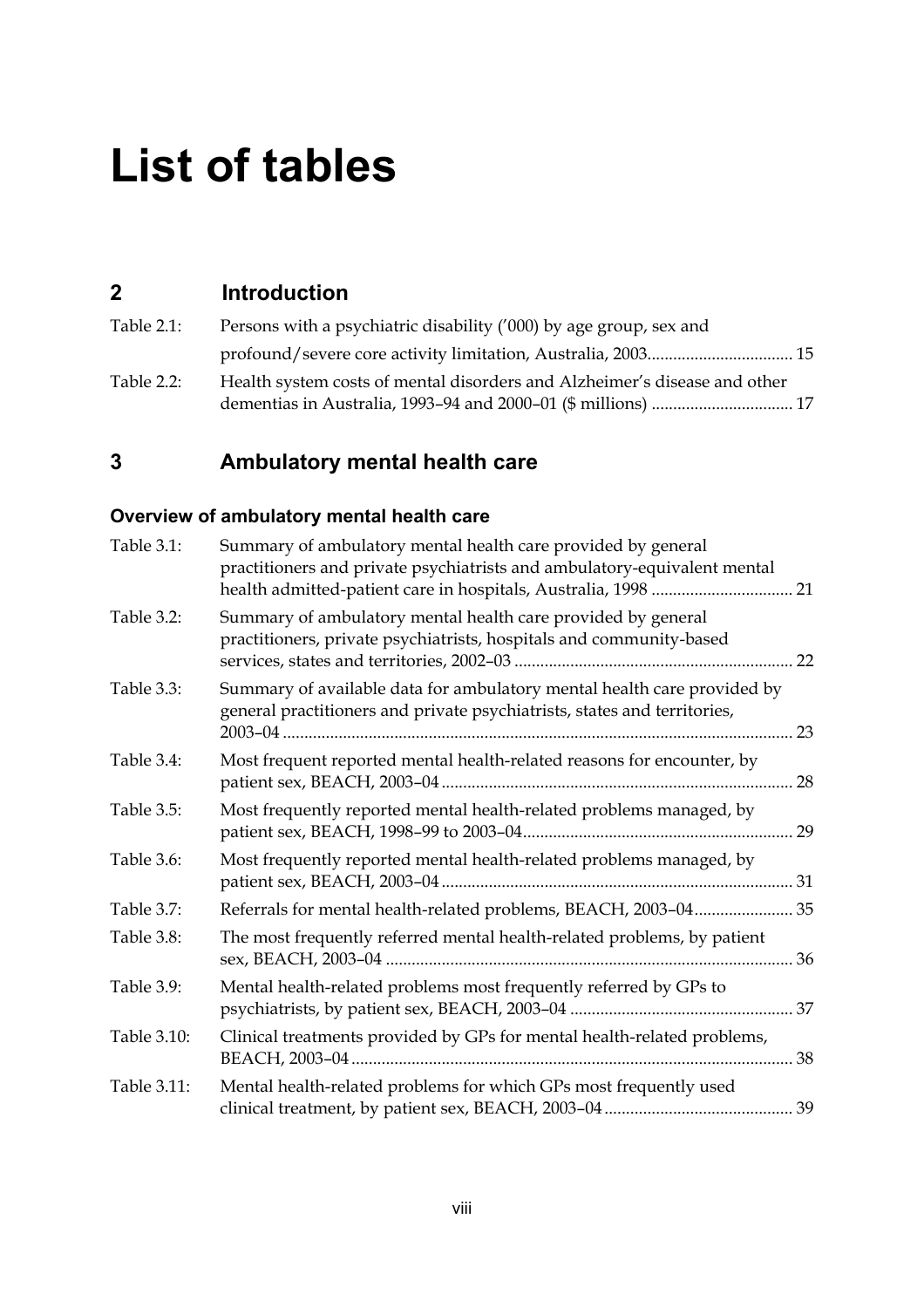| Table 3.12: | Medications most commonly prescribed, supplied or recommended by GPs<br>for mental health-related problems, by drug group and generic drug name,        |
|-------------|---------------------------------------------------------------------------------------------------------------------------------------------------------|
| Table 3.13: | Mental health-related problems most frequently managed by medication<br>and medication rate per 100 problems managed, by patient sex, BEACH,            |
| Table 3.14: | PBS-subsidised mental health-related prescriptions by non-psychiatrists, by<br>Anatomical Therapeutic Chemical group, Australia, 1998-99 to 2003-04  44 |
| Table 3.15: | PBS and RPBS-subsidised mental health-related prescriptions by non-<br>psychiatrists, by Anatomical Therapeutic Chemical group, states and              |
| Table 3.16: | PBS-funded expenditure (\$'000) on mental health-related medications<br>prescribed by non-psychiatrists, by Anatomical Therapeutic Chemical             |
| Table 3.17: | PBS and RPBS-funded expenditure (\$'000) on mental health-related<br>medications prescribed by non-psychiatrists, by Anatomical Therapeutic             |

# **Private psychiatrist services**

| Table 3.18: | Private psychiatrist services subsidised through Medicare by schedule                                                                               |    |
|-------------|-----------------------------------------------------------------------------------------------------------------------------------------------------|----|
| Table 3.19: | Private psychiatrist services subsidised through Medicare by schedule                                                                               |    |
| Table 3.20: | Medicare expenditure (\$'000) on services provided by private psychiatrists<br>(current prices), by schedule item, Australia, 1998-99 to 2003-04 53 |    |
| Table 3.21: | Medicare expenditure (\$'000) on services provided by private psychiatrists                                                                         | 54 |
| Table 3.22: | Selected PBS-subsidised prescriptions by private psychiatrists, by<br>Anatomical Therapeutic Chemical group, Australia, 1998-99 to 2003-04  55      |    |
| Table 3.23: | PBS and RPBS-subsidised prescriptions by private psychiatrists, by<br>Anatomical Therapeutic Chemical group, states and territories, 2003-04  56    |    |
| Table 3.24: | PBS-funded expenditure (\$'000) on selected medications prescribed by<br>private psychiatrists, by Anatomical Therapeutic Chemical group,           | 57 |
| Table 3.25: | PBS and RPBS-funded expenditure (\$'000) on medications prescribed by<br>private psychiatrists, by Anatomical Therapeutic Chemical group, states    | 58 |

# **Community mental health care**

| Table 3.26: | Community mental health care service contacts and per 1,000 population |  |
|-------------|------------------------------------------------------------------------|--|
|             |                                                                        |  |
| Table 3.27: | Community mental health care service contacts and per 1,000 population |  |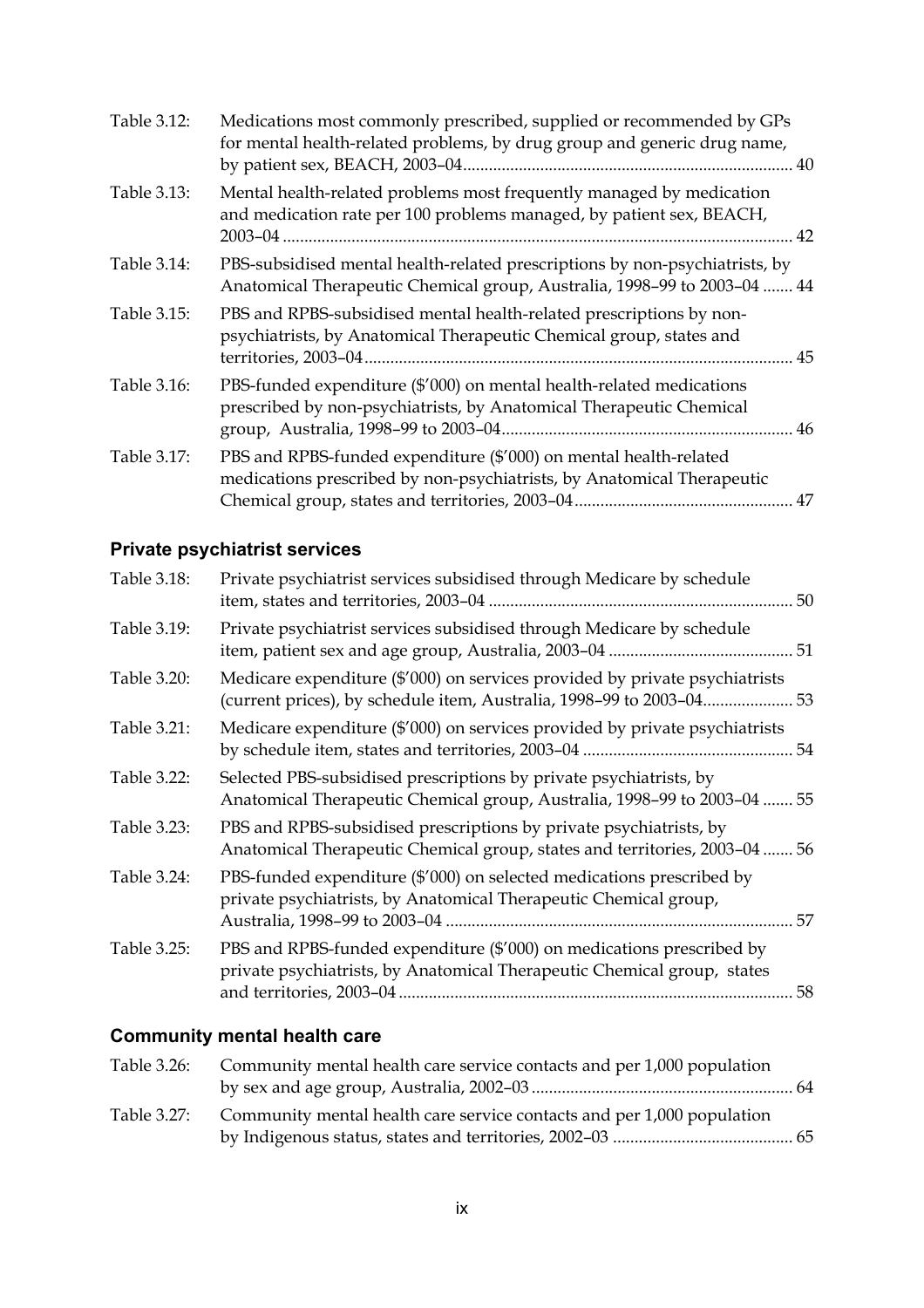| Table 3.28: | Community mental health care service contacts by mental health legal                                                                       |  |
|-------------|--------------------------------------------------------------------------------------------------------------------------------------------|--|
| Table 3.29: | Community mental health care service contacts by marital status, states                                                                    |  |
| Table 3.30: | Community mental health care service contacts and per 1,000 population,                                                                    |  |
| Table 3.31: | Community mental health care service contacts and per 100,000<br>population, by Remoteness area of usual residence, Australia, 2002-03  70 |  |
| Table 3.32: | Community mental health care service contacts by principal diagnosis in                                                                    |  |

## **Ambulatory-equivalent mental health-related separations**

| Table 3.33: | Summary of ambulatory-equivalent mental health-related separations,                                                                                 |    |
|-------------|-----------------------------------------------------------------------------------------------------------------------------------------------------|----|
| Table 3.34: | Ambulatory-equivalent mental health-related separations, by mental health                                                                           |    |
| Table 3.35: | Ambulatory-equivalent mental health-related separations, by sex and age                                                                             |    |
| Table 3.36: | Ambulatory-equivalent mental health-related separations, by Indigenous<br>status and Remoteness area of usual residence, Australia, 2002-03  81     |    |
| Table 3.37: | Ambulatory-equivalent mental health-related separations with specialised<br>psychiatric care, by principal diagnosis in ICD-10-AM groupings,        |    |
| Table 3.38: | Ambulatory-equivalent mental health-related separations without<br>specialised psychiatric care, by principal diagnosis in ICD-10-AM                |    |
| Table 3.39: | The 30 most frequently reported procedures for ambulatory-equivalent<br>mental health-related separations, with and without specialised psychiatric | 84 |
| Table 3.40: | The 30 most frequently reported AR-DRGs for ambulatory-equivalent                                                                                   |    |

## **4 Residential and admitted patient mental health care overview**

#### **Overview of residential and admitted patient mental health care**

| Table $4.1$ : | Mental health-related separations and patient-days, Australia, 1998-99 to |  |
|---------------|---------------------------------------------------------------------------|--|
| Table $4.2$ : | Summary of separations for residential and admitted patient mental health |  |
| Table 4.3:    | Summary of patient-days for admitted patient mental health care, states   |  |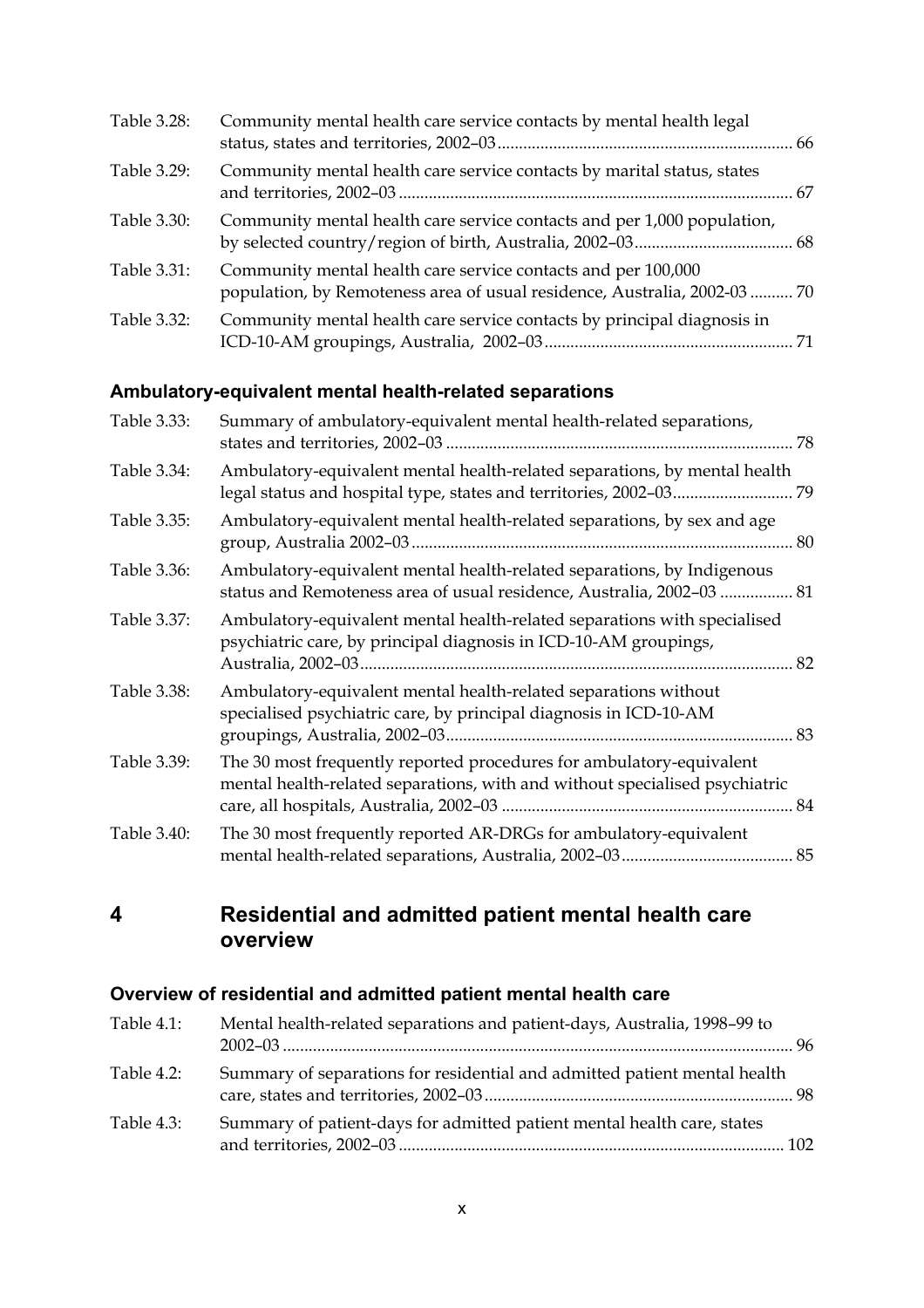| Table 4.4: | Separations, patient-days and psychiatric care days for separations with |  |
|------------|--------------------------------------------------------------------------|--|
|            | specialised psychiatric care or any mental health-related diagnosis,     |  |
|            |                                                                          |  |

#### **Principal diagnosis**

| Table 4.5: | Separations, patient days and psychiatric care days for mental health- |  |
|------------|------------------------------------------------------------------------|--|
|            | related separations by, principal diagnosis in ICD-10-AM chapter       |  |
|            |                                                                        |  |

# **5 Specialised admitted patient mental health care**

#### **Patient demographics**

| Table 5.1: | Mental health-related separations with specialised psychiatric care, by age                                                                            |  |
|------------|--------------------------------------------------------------------------------------------------------------------------------------------------------|--|
| Table 5.2: | Separations with specialised psychiatric care, by mental health legal status                                                                           |  |
| Table 5.3: | Separations with specialised psychiatric care, by mental health legal status,                                                                          |  |
| Table 5.4: | Separations with specialised psychiatric care, by mental health legal status                                                                           |  |
| Table 5.5: | Mental health-related separations with specialised psychiatric care, by<br>Remoteness Area of usual residence of the patient, by hospital type and     |  |
| Table 5.6: | Mental health-related separations with specialised psychiatric care, by<br>Indigenous status and Remoteness Area of usual residence, Australia,<br>120 |  |

## **Principal diagnosis**

#### **National overview**

| Table 5.7: | Separations with specialised psychiatric care, by principal diagnosis in<br>ICD-10-AM groupings and hospital type, Australia, 1998-99 to 2002-03 124 |  |
|------------|------------------------------------------------------------------------------------------------------------------------------------------------------|--|
| Table 5.8: | Separations, patient days and psychiatric care days for separations with<br>specialised psychiatric care, by principal diagnosis in ICD-10-AM        |  |
| Table 5.9: | Separations, patient-days and psychiatric care days for separations with<br>specialised psychiatric care, by principal diagnosis in ICD-10-AM        |  |

## **Sex and age group**

| Table 5.10: | Separations with specialised psychiatric care for male patients, by principal |
|-------------|-------------------------------------------------------------------------------|
|             | diagnosis in ICD-10-AM groupings and age group, Australia, 2002–03  132       |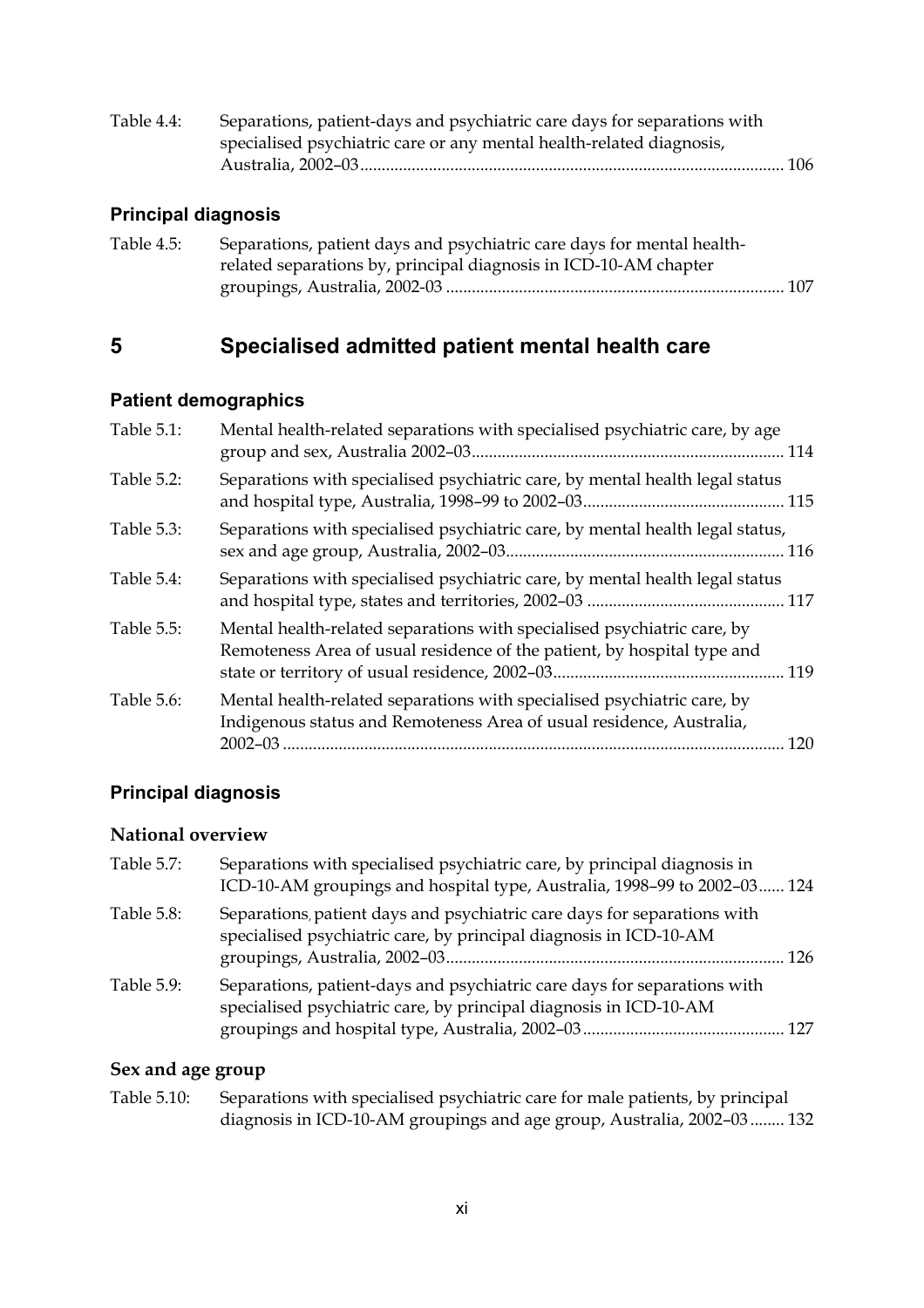# **Aboriginal and Torres Strait Islander peoples**

| Table 5.12:                 | Mental health-related separations, patient days and psychiatric care days<br>for separations with specialised psychiatric care reported for Aboriginal<br>and Torres Strait Islander peoples, by principal diagnosis in ICD-10-AM      |
|-----------------------------|----------------------------------------------------------------------------------------------------------------------------------------------------------------------------------------------------------------------------------------|
|                             | Mental health legal status                                                                                                                                                                                                             |
| Table 5.13:                 | Separations with specialised psychiatric care by mental health legal status<br>and principal diagnosis in ICD-10-AM groupings, and hospital type,                                                                                      |
| <b>Additional diagnoses</b> |                                                                                                                                                                                                                                        |
| Table 5.14:                 | Separations, patient-days and psychiatric care days for separations with<br>specialised psychiatric care, with a mental health-related additional<br>diagnosis, by principal diagnosis in ICD-10-AM chapter groupings,                 |
| Table 5.15:                 | Separations, patient-days and psychiatric care days for separations with<br>specialised psychiatric care, by principal diagnosis in ICD-10-AM<br>groupings and presence of an additional mental health-related condition,              |
| Table 5.16:                 | Separations, patient-days and psychiatric care days for the top five<br>additional mental health-related diagnoses for separations with specialised<br>psychiatric care, by selected mental health-related principal diagnosis,<br>138 |

#### **Self-harm**

| Table 5.17: | Separation statistics for separations with specialised psychiatric care, with |
|-------------|-------------------------------------------------------------------------------|
|             | an external cause of injury or poisoning reported as intentional self-harm,   |
|             | by principal diagnosis in ICD-10-AM groupings, Australia, 2002-03  139        |

## **Australian Refined Diagnosis Related Groups**

#### **National overview**

| Table 5.18: | The 30 most frequently reported AR-DRGs version 5.0 for separations with                                                                                                                                                   |  |
|-------------|----------------------------------------------------------------------------------------------------------------------------------------------------------------------------------------------------------------------------|--|
| Table 5.19: | Separations, patient-days and psychiatric care days for separations with<br>specialised psychiatric care for the 30 most frequently reported AR-DRGs                                                                       |  |
| Table 5.20: | Separations, patient-days and psychiatric care days for separations with<br>specialised psychiatric care for the 30 most frequently reported AR-DRGs                                                                       |  |
| Table 5.21: | Separations, patient-days and psychiatric care days for separations with<br>specialised psychiatric care for the 30 most frequently reported AR-DRGs<br>version 5.0, public psychiatric hospitals, Australia, 2002-03  145 |  |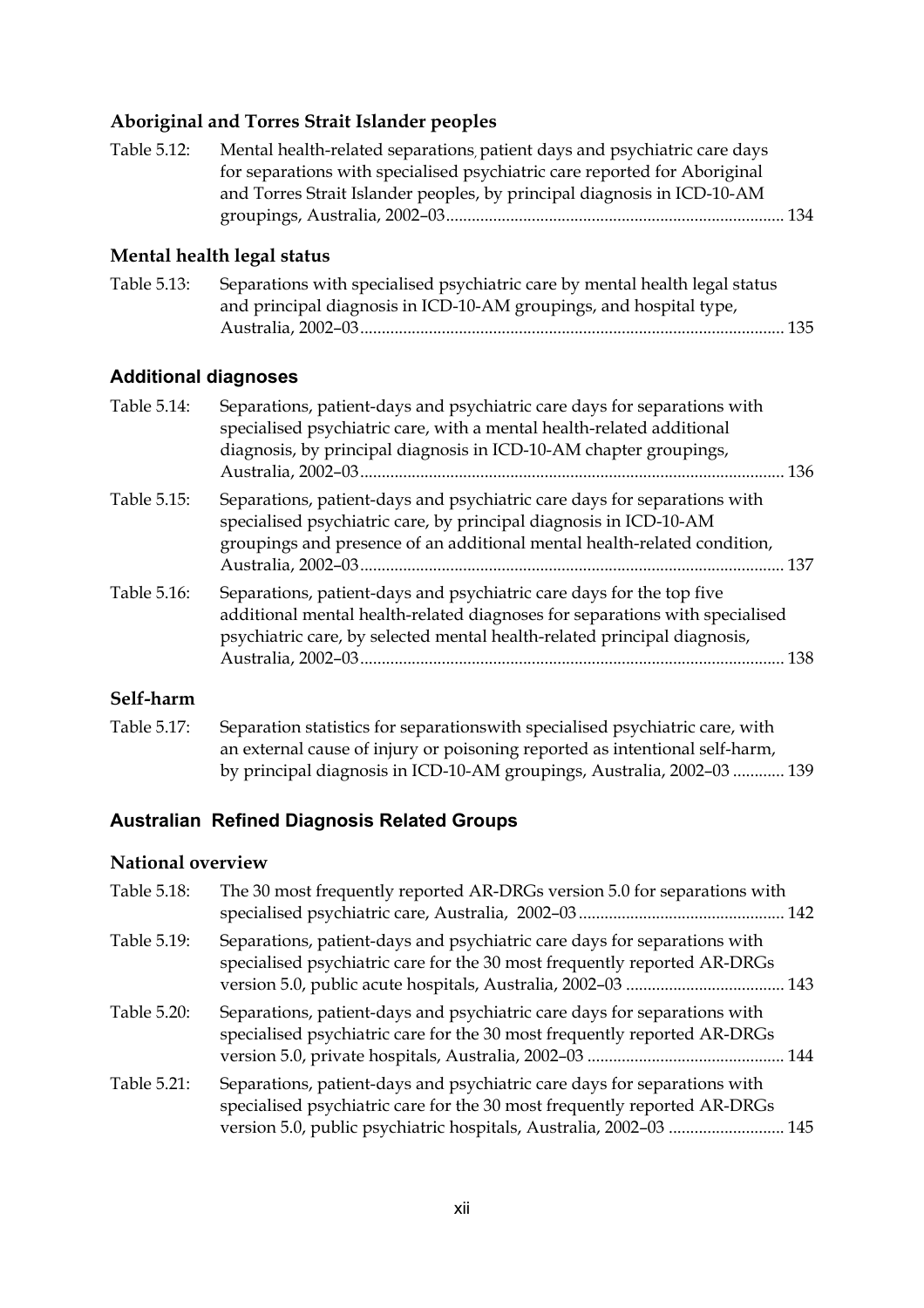#### **Procedures**

| Table 5.22: | The 30 most frequently reported procedures for separations with          |  |
|-------------|--------------------------------------------------------------------------|--|
|             | specialised psychiatric care, by hospital type, Australia, 2002-03 146   |  |
| Table 5.23: | Separations with specialised psychiatric care by mode of admission and   |  |
| Table 5.24: | Separations with specialised psychiatric care, by mode of separation and |  |

## **Care type**

| Table 5.25: | Separations with specialised psychiatric care, by care type and hospital                                                                                      |  |
|-------------|---------------------------------------------------------------------------------------------------------------------------------------------------------------|--|
| Table 5.26: | Patient-days for separations with specialised psychiatric care, by care type                                                                                  |  |
| Table 5.27: | Psychiatric care days for separations with specialised psychiatric care, by<br>type of episode of care and hospital type, states and territories, 2002-03 156 |  |

# **6 Non-specialised admitted patient mental health care**

#### **Patient demographics**

| Table 6.1: | Mental health-related separations without specialised psychiatric care, by                                                                            |  |
|------------|-------------------------------------------------------------------------------------------------------------------------------------------------------|--|
| Table 6.2: | Mental health-related separations without specialised psychiatric care, by<br>Remoteness Area of usual residence of the patient, by hospital type and |  |
| Table 6.3: | Mental health-related separations without specialised psychiatric care, by<br>Indigenous status and Remoteness Area of usual residence, Australia,    |  |

# **Principal diagnosis**

#### **National overview**

| Table 6.4: | Mental health-related separations without specialised psychiatric care, by<br>principal diagnosis in ICD-10-AM groupings and hospital type, Australia, |  |
|------------|--------------------------------------------------------------------------------------------------------------------------------------------------------|--|
|            |                                                                                                                                                        |  |
| Table 6.5: | Mental health-related separations without specialised psychiatric care, by<br>principal diagnosis in ICD-10-AM groupings, Australia, 2002-03 171       |  |
| Table 6.6: | Separations and patient-days for mental health-related separations without<br>specialised psychiatric care, by principal diagnosis in ICD-10-AM        |  |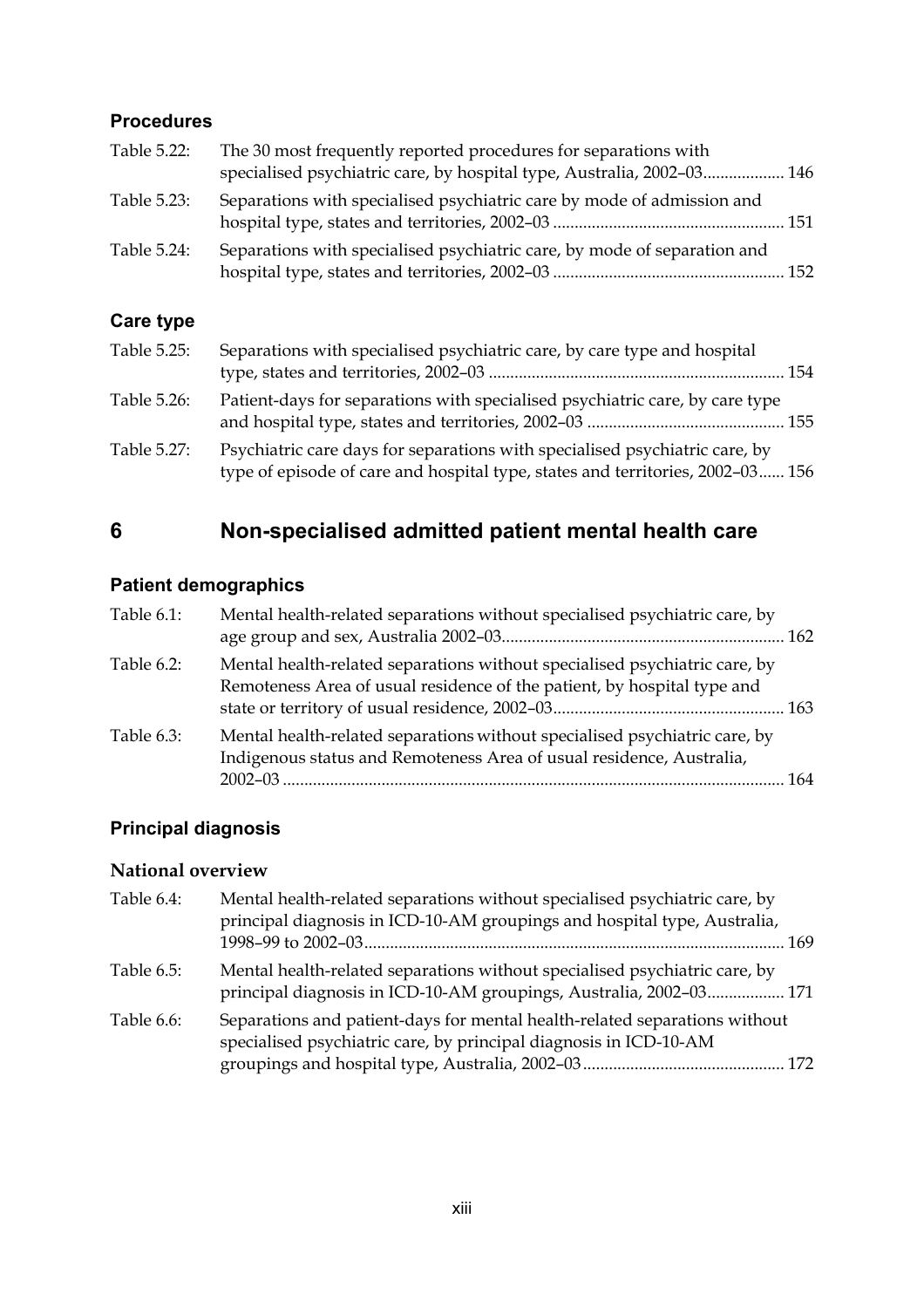## **Sex and age group**

| Table 6.7: | Mental health-related separations without specialised psychiatric care for                                                                           |  |
|------------|------------------------------------------------------------------------------------------------------------------------------------------------------|--|
|            | male patients, by principal diagnosis in ICD-10-AM groupings and age                                                                                 |  |
|            |                                                                                                                                                      |  |
| Table 6.8: | Mental health-related separations without specialised psychiatric care for<br>female patients, by principal diagnosis in ICD-10-AM groupings and age |  |
|            |                                                                                                                                                      |  |

# **Aboriginal and Torres Strait Islander peoples**

| Table 6.9: | Mental health-related separations and patient-days without specialised       |
|------------|------------------------------------------------------------------------------|
|            | psychiatric care reported for Aboriginal and Torres Strait Islander peoples, |
|            | by principal diagnosis in ICD-10-AM groupings, Australia, 2002-03  175       |

## **Additional diagnoses**

| Table 6.10: | Separations and patient-days for separations without specialised<br>psychiatric care, with a mental health-related additional diagnosis, by<br>principal diagnosis in ICD-10-AM chapter groupings, Australia, 2002-03  176          |
|-------------|-------------------------------------------------------------------------------------------------------------------------------------------------------------------------------------------------------------------------------------|
| Table 6.11: | Separations and patient-days for mental health-related separations without<br>specialised psychiatric care, by principal diagnosis in ICD-10-AM<br>groupings and presence of an additional mental health-related condition,<br>177  |
| Table 6.12: | Separations and patient-days for the top five additional mental health-<br>related diagnoses for separations without specialised psychiatric care by<br>selected mental health-related principal diagnosis, Australia, 2002-03  178 |

#### **Self-harm**

| Table 6.13: | Separations without specialised psychiatric care, with an external cause of |  |
|-------------|-----------------------------------------------------------------------------|--|
|             | injury or poisoning reported as intentional self-harm, by principal         |  |
|             |                                                                             |  |

## **Australian Refined Diagnosis Related Groups**

| Table 6.14: | The 30 most frequently reported AR-DRGs for mental health-related<br>separations without specialised psychiatric care, Australia, 2002-03 183           |  |
|-------------|---------------------------------------------------------------------------------------------------------------------------------------------------------|--|
| Table 6.15: | Separations and patient-days for mental health-related separations without<br>specialised psychiatric care for the 30 most frequently reported AR-DRGs, |  |
| Table 6.16: | Separations and patient-days for mental health-related separations without<br>specialised psychiatric care for the 30 most frequently reported AR-DRGs, |  |

#### **Procedures**

| The 30 most frequently reported procedures for mental health-related |  |
|----------------------------------------------------------------------|--|
| separations without specialised psychiatric care, by hospital type,  |  |
|                                                                      |  |
|                                                                      |  |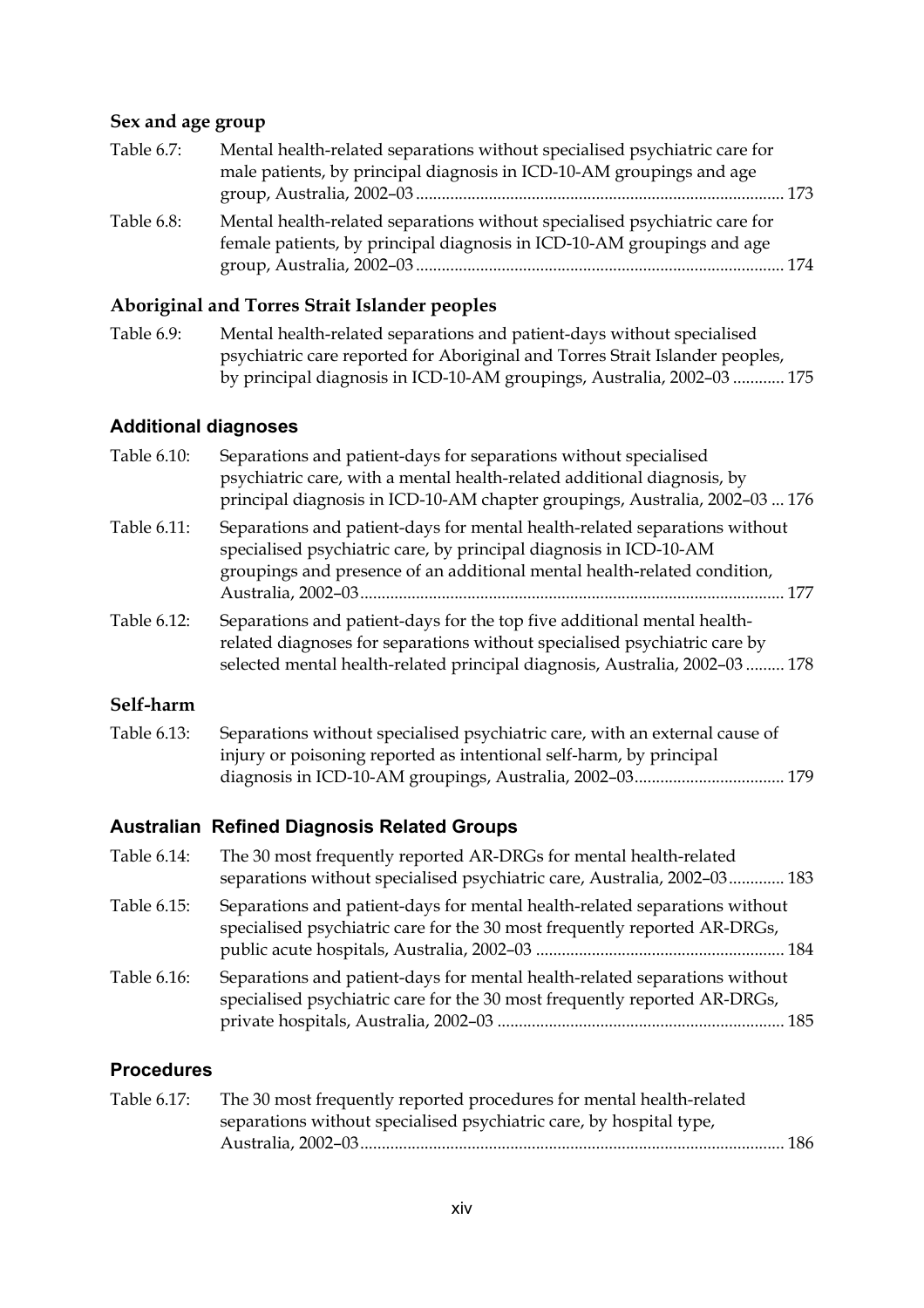## **Mode of admission and separation**

| Table 6.18: | Mental health-related separations without specialised psychiatric care, by                                                                               |
|-------------|----------------------------------------------------------------------------------------------------------------------------------------------------------|
|             | mode of admission and hospital type, states and territories, 2002–03 189                                                                                 |
| Table 6.19: | Mental health-related separations without specialised psychiatric care, by<br>mode of separation and hospital type, states and territories, 2002-03  190 |

#### **Care type**

| Table 6.20: | Mental health-related separations without specialised psychiatric care, by |       |
|-------------|----------------------------------------------------------------------------|-------|
|             |                                                                            |       |
| Table 6.21: | Patient-days for mental health-related separations without specialised     |       |
|             | psychiatric care, by care type and hospital type, states and territories,  |       |
|             |                                                                            | - 192 |

# **7 Specialised mental health care resources**

#### **Labour force**

| Table 7.1: | Psychiatrists and psychiatrists-in-training, by Remoteness Area of main                                                                           |     |
|------------|---------------------------------------------------------------------------------------------------------------------------------------------------|-----|
| Table 7.2: | Psychiatrists and psychiatrists-in-training by sex, Australia, 1998 to 2002 196                                                                   |     |
| Table 7.3: | Psychiatrists and psychiatrists-in-training by age and sex, Australia, 2002197                                                                    |     |
| Table 7.4: | Psychiatrists and psychiatrists-in-training by sex, states and territories,                                                                       | 198 |
| Table 7.5: | Medicare-funded full-time-equivalent private psychiatrists, by Remoteness<br>Area of psychiatrists' services, states and territories, 2003-04 199 |     |
| Table 7.6: |                                                                                                                                                   |     |
| Table 7.7: | Persons employed as clinical psychologists by age and sex, Australia,                                                                             | 200 |
| Table 7.8: | Persons employed as clinical psychologists per 100,000 population, states                                                                         | 200 |

#### **Public commuity mental health establishments**

| Table 7.9:  | Summary of public and private psychiatric hospitals and public<br>community mental health establishments, Australia, 1998-99 to 2002-03 203    |  |
|-------------|------------------------------------------------------------------------------------------------------------------------------------------------|--|
| Table 7.10: | Public community mental health establishments, establishments with<br>residential care services, available beds and available beds per 100,000 |  |
| Table 7.11: | Full-time-equivalent staff, public community mental health establishments,                                                                     |  |
| Table 7.12: | Salaries and wages expenditure (\$'000), public community mental health                                                                        |  |
| Table 7.13: | Non-salary and total recurrent expenditure (\$'000), public community                                                                          |  |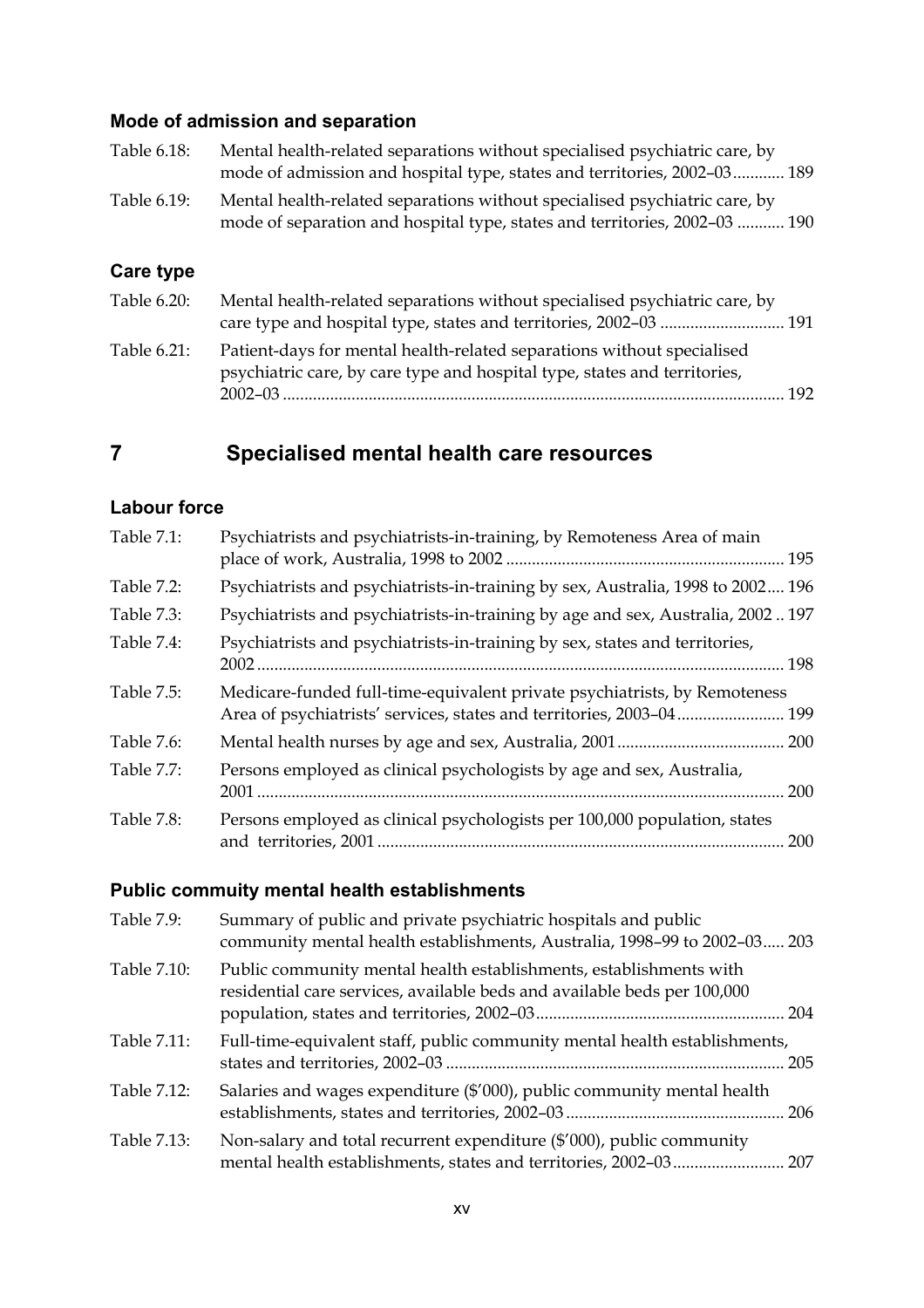## **Psychiatric and acute care hospitals**

| Table 7.14: | Public psychiatric hospitals and available beds by Remoteness Area, states,            |
|-------------|----------------------------------------------------------------------------------------|
| Table 7.15: | Full-time-equivalent staff, public psychiatric hospitals, states, 2002-03  211         |
| Table 7.16: | Salaries and wages expenditure (\$'000), public psychiatric hospitals, states,<br>212  |
| Table 7.17: | Non-salary expenditure and total recurrent expenditure (\$'000), public<br>213         |
| Table 7.18: |                                                                                        |
| Table 7.19: | Public acute hospitals with psychiatric units or wards, by Remoteness<br>216           |
| Table 7.20: | Private psychiatric hospitals, available beds and available beds per 1,000<br>217      |
| Table 7.21: | Full-time-equivalent staff, private psychiatric hospitals, states, 2002-03 217         |
| Table 7.22: | Salaries and wages expenditure (\$'000), private psychiatric hospitals, states,<br>218 |
| Table 7.23: | Non-salary expenditure (\$'000), and total recurrent expenditure (\$'000),<br>219      |
| Table 7.24: |                                                                                        |

# **8 Mental health care for schizophrenia**

| Table 8.1: | Community mental health care service contacts with a principal diagnosis                                                                       |     |
|------------|------------------------------------------------------------------------------------------------------------------------------------------------|-----|
| Table 8.2: | Highly Specialised Drugs Program expenditure (\$'000) on clozapine, by                                                                         |     |
| Table 8.3: | Highly Specialised Drugs Program: number of packs and prescriptions for                                                                        |     |
| Table 8.4: | Number of separations and patient-days for separations with a principal<br>diagnosis of schizophrenia, by hospital type, Australia, 1998-99 to |     |
| Table 8.5: | Health system costs of schizophrenia in Australia, 2000-01 and 1993-94                                                                         | 233 |

#### **Appendix 1: Data sources**

| Table A1.1: Counts of service contacts and estimated number of clients, states and |  |
|------------------------------------------------------------------------------------|--|
|                                                                                    |  |

#### **Appendix 3: State and territory ambulatory and admitted patient mental health care data**

| Table A3.1: | Ambulatory-equivalent mental health-related separations with specialised |  |
|-------------|--------------------------------------------------------------------------|--|
|             | psychiatric care, by principal diagnosis in ICD-10-AM groupings, public  |  |
|             |                                                                          |  |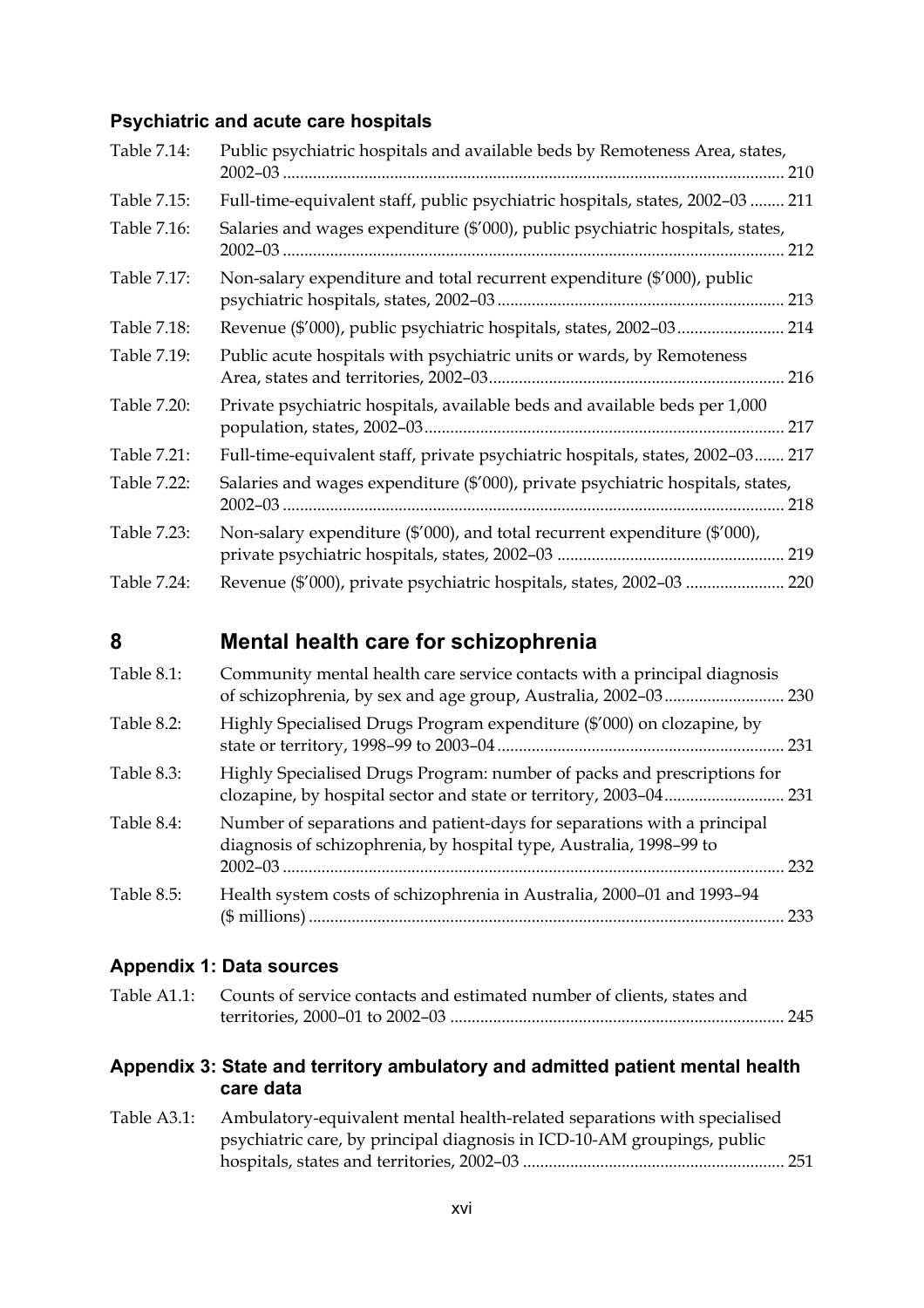| Table A3.2:  | Ambulatory-equivalent mental health-related separations with specialised<br>psychiatric care, by principal diagnosis in ICD-10-AM groupings, private                                                           |     |
|--------------|----------------------------------------------------------------------------------------------------------------------------------------------------------------------------------------------------------------|-----|
| Table A3.3:  | Ambulatory-equivalent mental health-related separations without<br>specialised psychiatric care, by principal diagnosis in ICD-10-AM<br>groupings, public hospitals, states and territories, 2002-03 253       |     |
| Table A3.4:  | Ambulatory-equivalent mental health-related separations without<br>specialised psychiatric care, by principal diagnosis in ICD-10-AM<br>groupings, private hospitals, states and territories, 2002-03 254      |     |
| Table A3.5:  | Community mental health service contacts, by sex and age group, states                                                                                                                                         | 255 |
| Table A3.6:  | Community mental health service contacts, by principal diagnosis, states                                                                                                                                       | 256 |
| Table A3.7:  | Same day separations with specialised psychiatric care, by principal<br>diagnosis in ICD-10-AM groupings, states and territories, 2002-03 258                                                                  |     |
| Table A3.8:  | Overnight separations with specialised psychiatric care, by principal<br>diagnosis in ICD-10-AM groupings, public hospitals, states and territories,                                                           | 259 |
| Table A3.9:  | Overnight separations with specialised psychiatric care, by principal<br>diagnosis in ICD-10-AM groupings, private hospitals, states and territories,                                                          | 260 |
| Table A3.15: | Average length of stay (days) for overnight separations with specialised<br>psychiatric care for the 15 most frequently reported AR-DRGs, by hospital                                                          |     |
| Table A3.18: | The 15 most frequently reported procedures for overnight separations with                                                                                                                                      |     |
| Table A3.19: | Same day mental health-related separations without specialised psychiatric<br>care, by principal diagnosis in ICD-10-AM groupings, public hospitals,                                                           |     |
| Table A3.20: | Same day mental health-related separations without specialised psychiatric<br>care, by principal diagnosis in ICD-10-AM groupings, private hospitals,                                                          |     |
| Table A3.21: | Overnight mental health-related separations without specialised<br>psychiatric care, by principal diagnosis in ICD-10-AM groupings, public                                                                     |     |
| Table A3.22: | Overnight mental health-related separations without specialised<br>psychiatric care, by principal diagnosis in ICD-10-AM groupings, private                                                                    |     |
| Table A3.23: | Patient days for mental health-related overnight separations without<br>specialised psychiatric care, by principal diagnosis in ICD-10-AM                                                                      |     |
| Table A3.24: | Patient days for mental health-related overnight separations without<br>specialised psychiatric care, by principal diagnosis in ICD-10-AM<br>groupings, private hospitals, states and territories, 2002-03 277 |     |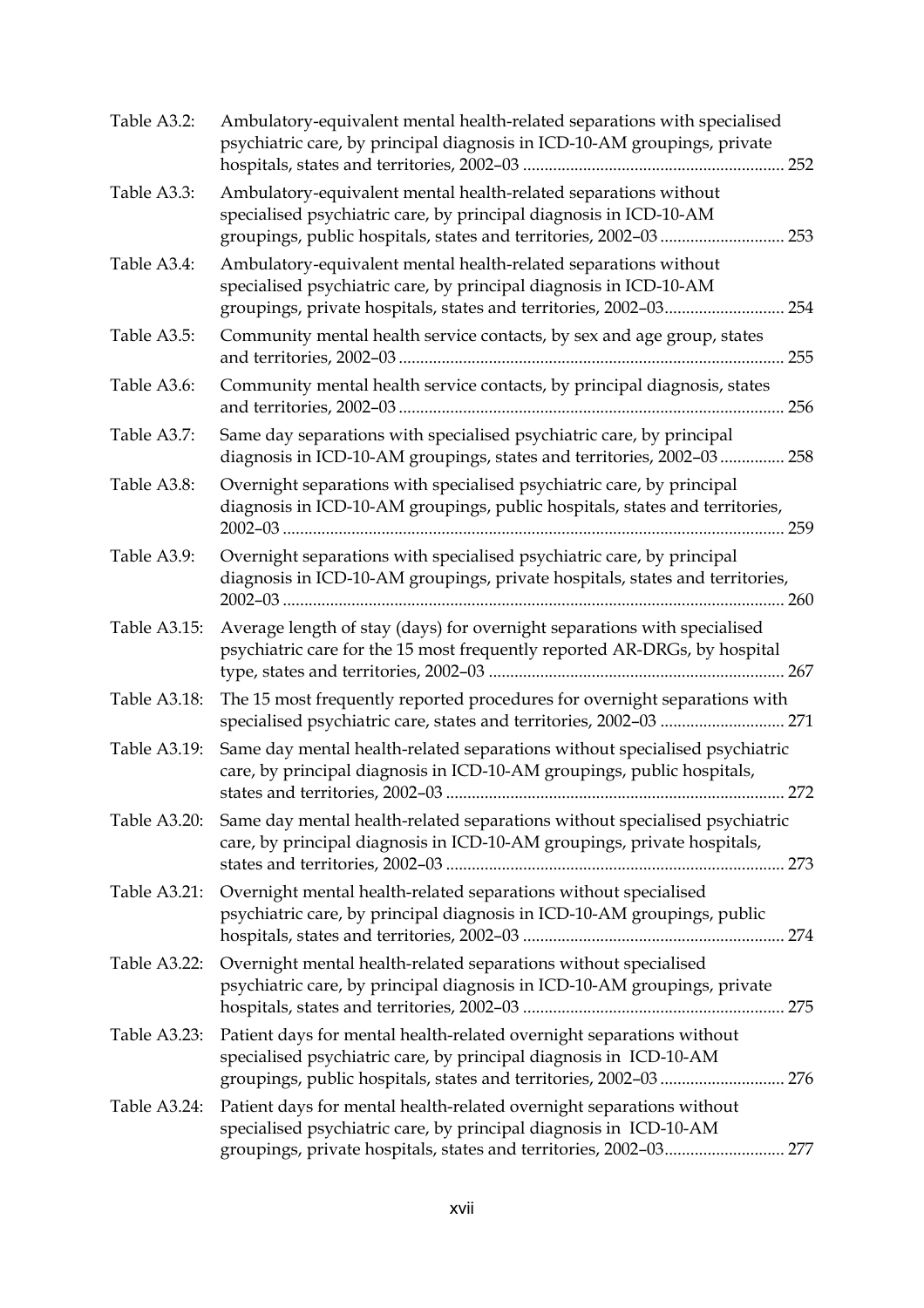|  | Table A3.29: The 15 most frequently reported procedures for overnight mental health- |  |
|--|--------------------------------------------------------------------------------------|--|
|  | related separations without specialised psychiatric care, states and                 |  |
|  |                                                                                      |  |

## **Appendix 5: Internet tables**

*(*The following tables are available on the Internet at <www.aihw.gov.au>*)*

| Table A5.1:  | Number of overnight mental health-related separations per 1,000<br>population by hospital type, Australia, 1998-99 to 2002-03                                                                    |
|--------------|--------------------------------------------------------------------------------------------------------------------------------------------------------------------------------------------------|
| Table A5.2:  | Number patient days per 1,000 population for overnight mental health-<br>related separations by hospital type, Australia, 1998-99 to 2002-03                                                     |
| Table A5.3:  | Private psychiatrist services subsidised through Medicare by schedule item,<br>states and territories, 2002-03                                                                                   |
| Table A5.4:  | Private psychiatrist services subsidised through Medicare by schedule item,<br>sex and age group, 2002-03                                                                                        |
| Table A5.5:  | Overnight separations with specialised psychiatric care for 15 most frequently<br>reported AR-DRGs, by sex and age group, Australia, 2002-03                                                     |
| Table A5.6:  | Overnight mental health-related separations without specialised psychiatric<br>care for the 15 most frequently reported AR-DRGs, by sex and age group,<br>Australia, 2002-03                     |
| Table A5.7:  | Average length of stay (days) for overnight separations with specialised<br>psychiatric care for the most 15 frequently reported AR-DRGs, by sex,<br>Australia, 2002-03                          |
| Table A5.8:  | Average length of stay (days) for overnight mental health-related<br>separations without specialised psychiatric care for the 15 most frequently<br>reported AR-DRGs, by sex, Australia, 2002-03 |
| Table A5.9:  | Median length of stay (days) for overnight separations with specialised<br>psychiatric care for the 15 most frequently reported AR-DRGs, by sex,<br>Australia, 2002-03                           |
| Table A5.10: | Median length of stay (days) for overnight mental health-related<br>separations without specialised psychiatric care for the 15 most frequently<br>reported AR-DRGs, by sex, Australia, 2002-03  |
| Table A5.11: | Separations with specialised psychiatric care by source of referral to public<br>psychiatric hospital, states and territories, 2002-03                                                           |
| Table A5.12: | Public psychiatric hospitals reporting to NPHED for 2002-03                                                                                                                                      |
|              | Table A5.13: Public community mental health establishments reporting to NCMHED for<br>$2002 - 03$                                                                                                |
| Table A5.14: | Public hospitals reporting separations with psychiatric care days to NHMD<br>for 2002-03                                                                                                         |
| Table A5.15: | Public community mental health establishments reporting service contacts<br>to NCHMCD for 2002-03                                                                                                |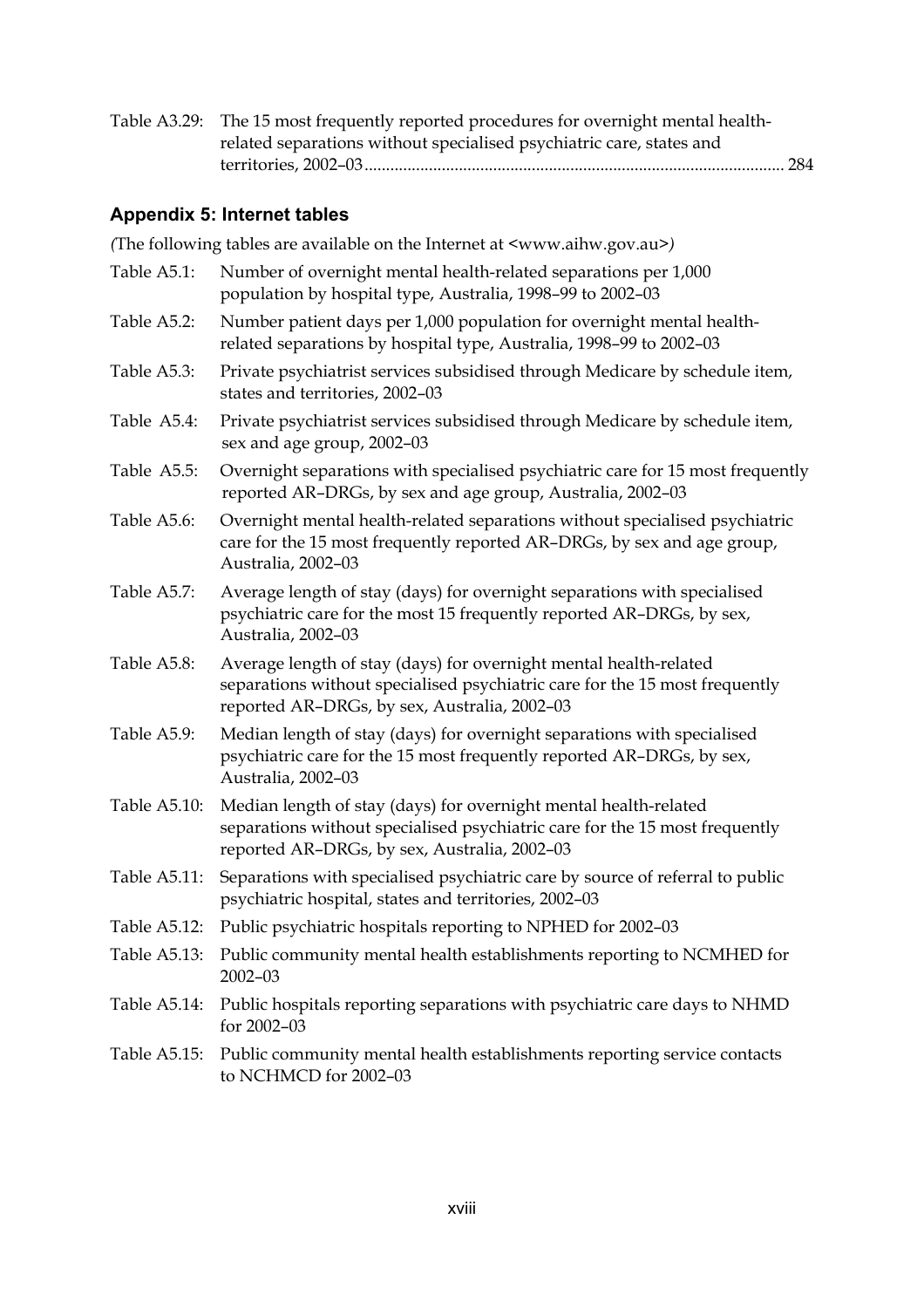# **List of figures**

## **1 Overview**

| Figure 1.1:  | Mental health-related general practice encounters per 1,000 population,                                                              |  |
|--------------|--------------------------------------------------------------------------------------------------------------------------------------|--|
| Figure 1.2:  | Medicare-funded psychiatrist attendances per 1,000 population, 1998-99                                                               |  |
| Figure 1.3:  | Ambulatory-equivalent mental health-related separations per 1,000                                                                    |  |
| Figure 1.4:  | CSTDA-funded disability support services received by people with a                                                                   |  |
| Figure 1.5:  | Non-ambulatory-equivalent mental health-related separations by hospital                                                              |  |
| Figure 1.6:  | Patient-days attributed to overnight mental health-related separations by                                                            |  |
| Figure 1.7:  | Average and median length of stay for selected mental health-related<br>overnight separations by hospital type, 1998-99 to 2002-03 4 |  |
| Figure 1.8:  | Mental health-related general practice encounters by age group and sex of                                                            |  |
| Figure 1.9:  | Medicare-funded psychiatrist attendances per 1,000 population by age                                                                 |  |
| Figure 1.10: | Community mental health service contacts per 1,000 population by age                                                                 |  |
| Figure 1.11: | Ambulatory-equivalent mental health-related separations per 1,000                                                                    |  |
| Figure 1.12: | Non-ambulatory-equivalent mental health-related separations per 1,000                                                                |  |
| Figure 1.13: | Non-ambulatory-equivalent mental health-related separations per 1,000<br>population by Remoteness Area of usual residence, 2002-03 6 |  |
| Figure 1.14: | Ambulatory-equivalent mental health-related separations per 1,000                                                                    |  |
| Figure 1.15: | Non-ambulatory-equivalent mental health-related separations per 1,000                                                                |  |
| Figure 1.16: | Mental health-related problems managed by general practitioners, 2003-04 8                                                           |  |
| Figure 1.17: | Principal diagnoses for service contacts, public community mental health                                                             |  |
| Figure 1.18: | Principal diagnoses for ambulatory-equivalent mental health-related                                                                  |  |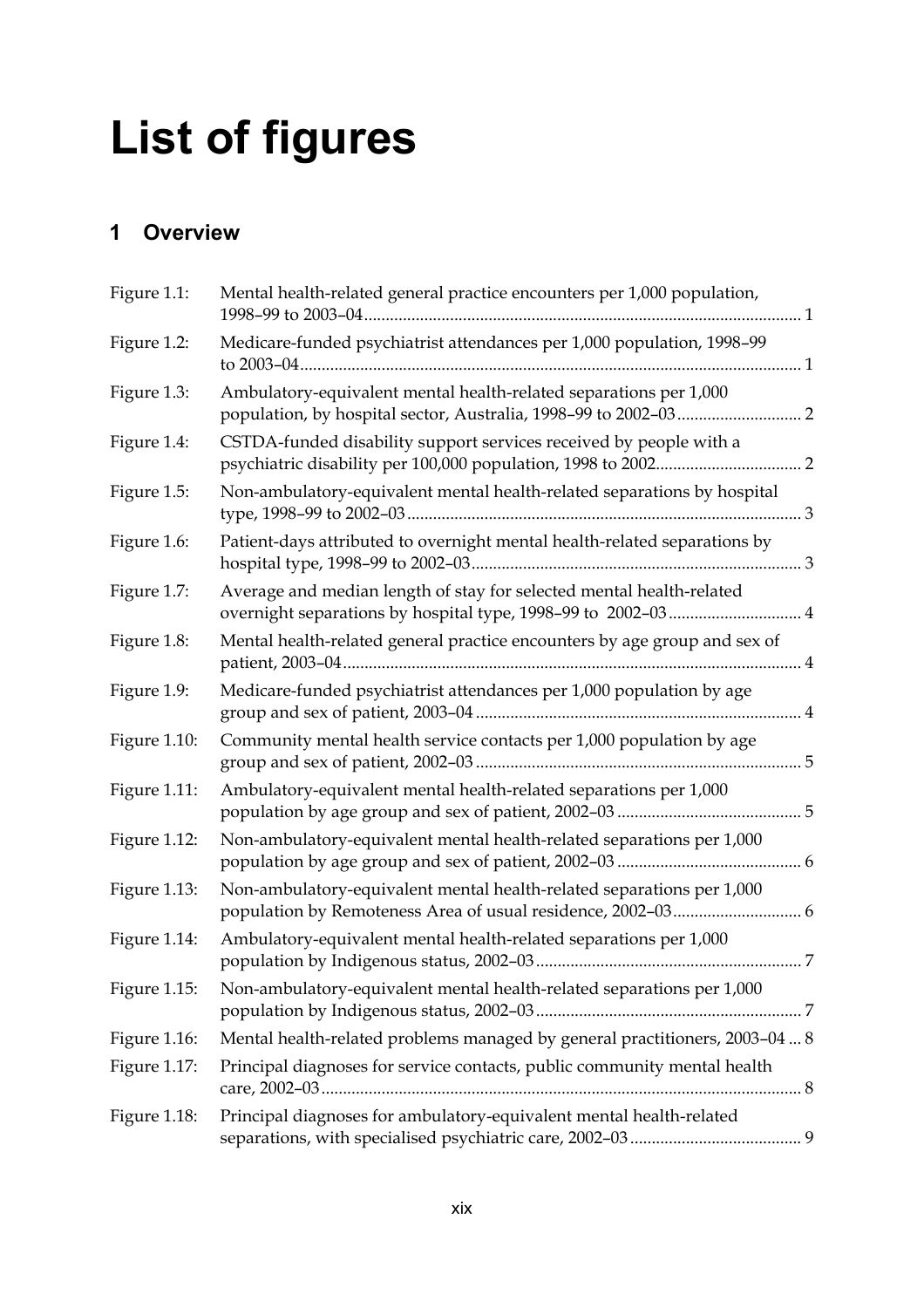| Figure 1.19:    | Principal diagnoses for ambulatory-equivalent mental health-related      |  |
|-----------------|--------------------------------------------------------------------------|--|
| Figure 1.20:    | Principal diagnoses for non-ambulatory-equivalent mental health-related  |  |
| Figure 1.21:    | Non-ambulatory-equivalent mental health-related separations with         |  |
| Figure 1.22:    | Principal diagnoses for non-ambulatory-equivalent mental health-related  |  |
| Figure 1.23:    | Selected PBS-funded mental health-related prescriptions per 1,000        |  |
| Figure 1.24:    | Psychiatrists per 100,000 population by Remoteness Area, 1998 to 2002 11 |  |
| Figure $1.25$ : | Mental health nurses per 100,000 population by Remoteness Area, 1997     |  |
| Figure 1.26:    |                                                                          |  |

# **3 Ambulatory mental health care**

| Figure 3.1: | Data reported for encounters at which a mental health-related problem was                                                                       |  |
|-------------|-------------------------------------------------------------------------------------------------------------------------------------------------|--|
| Figure 3.2: | Mental health-related encounters by age group and sex of patients,                                                                              |  |
| Figure 3.3: | Medications per 100 mental health-related problems managed, by sex and                                                                          |  |
| Figure 3.4: | Summary of data reported for psychiatric disability, all CSTDA-funded<br>ambulatory disability support services (non-residential), 1 January to |  |

## **4 Residential and admitted patient mental health care overview**

| Data reported for CSTDA-funded residential disability support services for |                                                                     |
|----------------------------------------------------------------------------|---------------------------------------------------------------------|
|                                                                            | Summary of data reported for mental health-related separations, all |

# **5 Specialised residential and admitted patient mental health care**

| Figure 5.1: | Data reported for mental health-related separations with specialised |  |
|-------------|----------------------------------------------------------------------|--|
|             |                                                                      |  |

# **6 Specialised residential and admitted patient mental health care**

| Figure 6.1: | Data reported for mental health-related separations without specialised |  |
|-------------|-------------------------------------------------------------------------|--|
|             |                                                                         |  |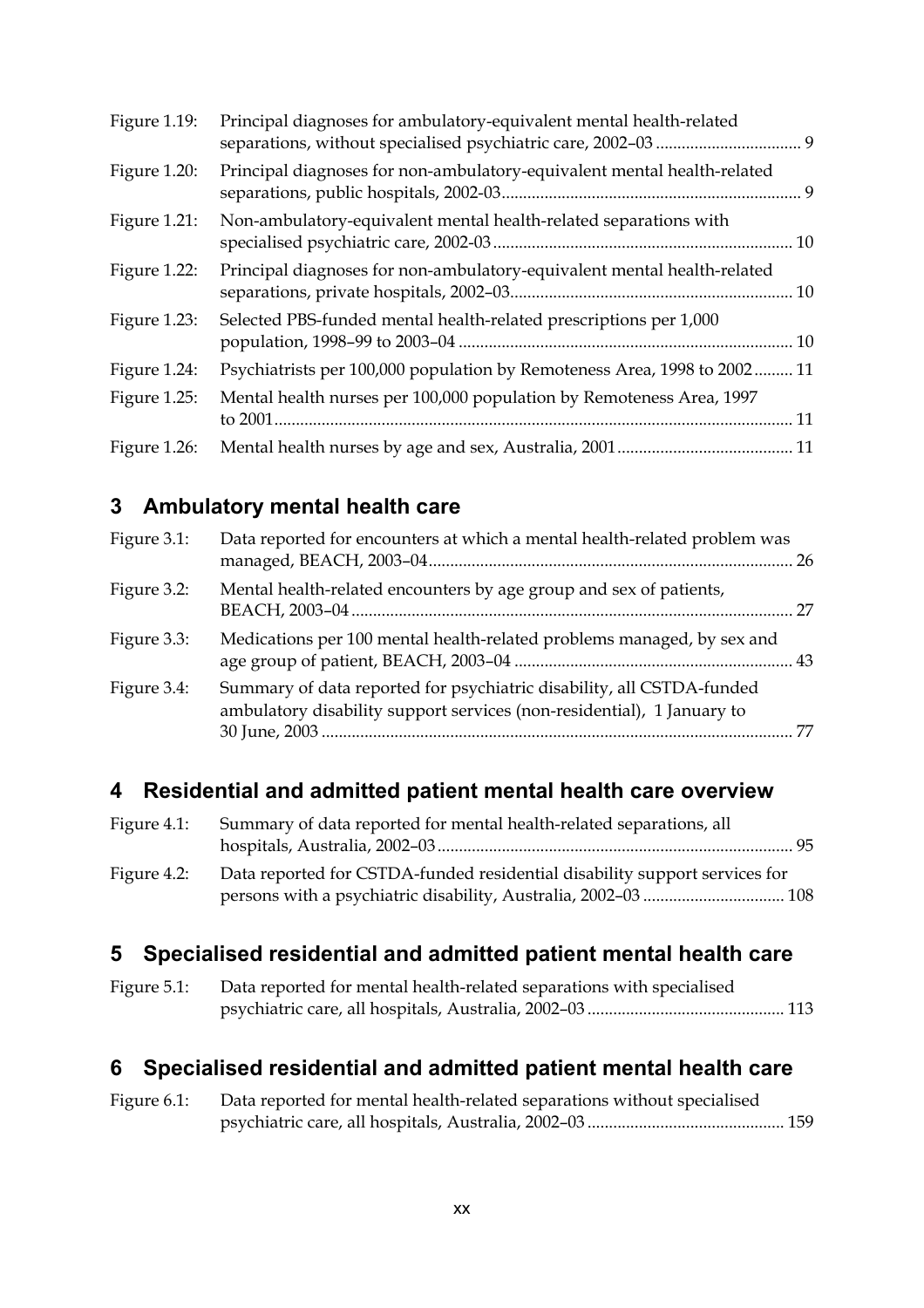# **8 Mental health care for schizophrenia**

| Figure $8.1$ : | Data reported for general practice encounters at which schizophrenia was                                                                            |  |
|----------------|-----------------------------------------------------------------------------------------------------------------------------------------------------|--|
| Figure $8.2$ : | Data reported for ambulatory-equivalent mental health-related separations<br>with a principal diagnosis of schizophrenia, all hospitals, Australia, |  |
| Figure 8.3:    | Data reported for non-ambulatory-equivalent mental health-related<br>separations with a principal diagnosis of schizophrenia, all hospitals,        |  |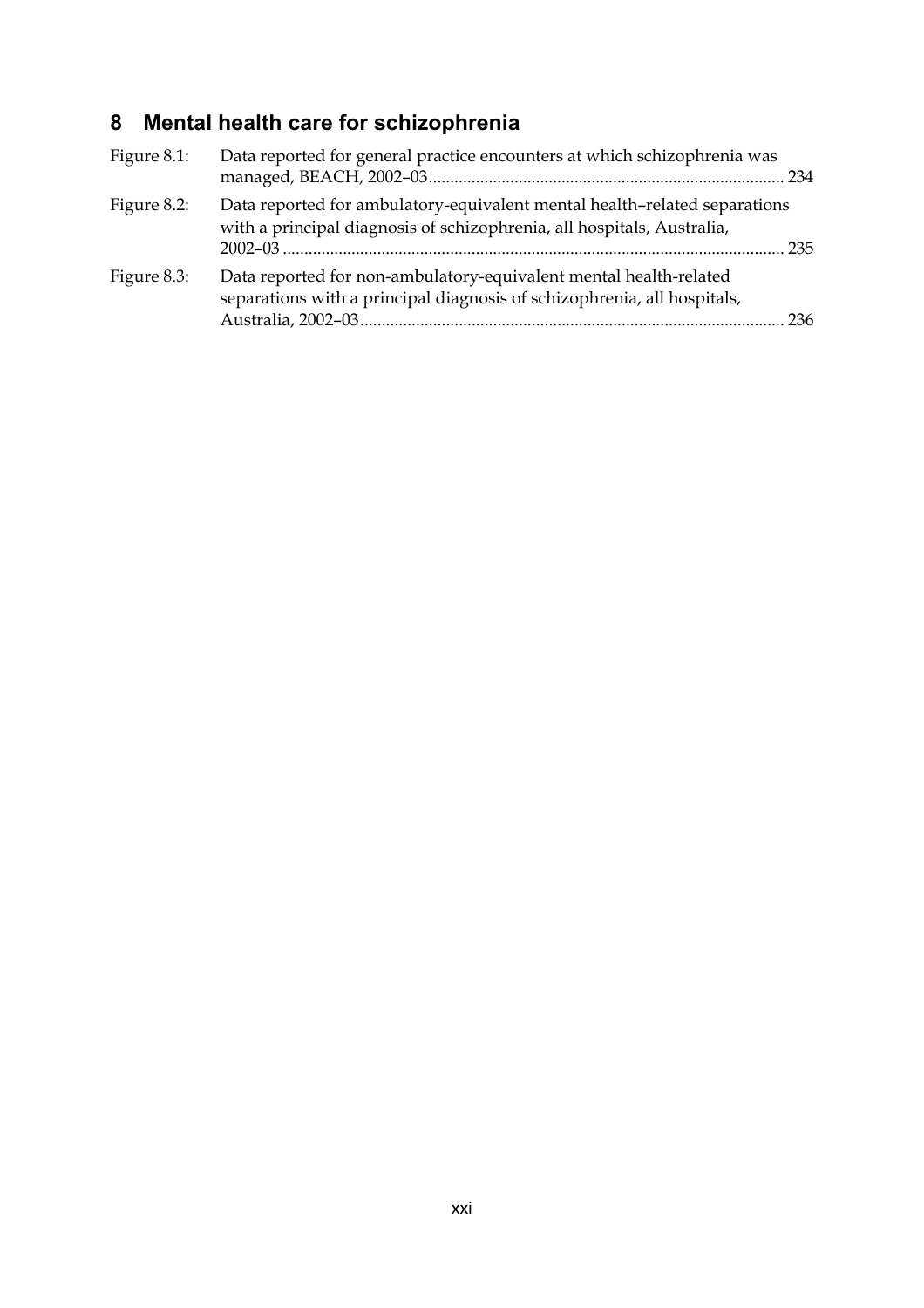# **List of boxes**

## **2 Introduction**

| $Box 2.1$ :    |                                                                       |  |
|----------------|-----------------------------------------------------------------------|--|
| $\overline{4}$ | Residential and admitted patient mental health care overview          |  |
| $Box 4.1$ :    |                                                                       |  |
| $Box 4.2$ :    | State and territory differences in the scope of services provided for |  |

# **5 Specialised residential and admitted patient mental health care**

| $Box 5.1$ : |  |  |  |
|-------------|--|--|--|
|             |  |  |  |

# **7 Specialised mental health care resources**

| Box 7.1: | Expenditure and staffing data for public psychiatric hospital-based |  |  |  |  |
|----------|---------------------------------------------------------------------|--|--|--|--|
|          |                                                                     |  |  |  |  |

#### **8 Mental health care for depression**

Box 8.1: Schizophrenia data sources, type of data and classification system used.......224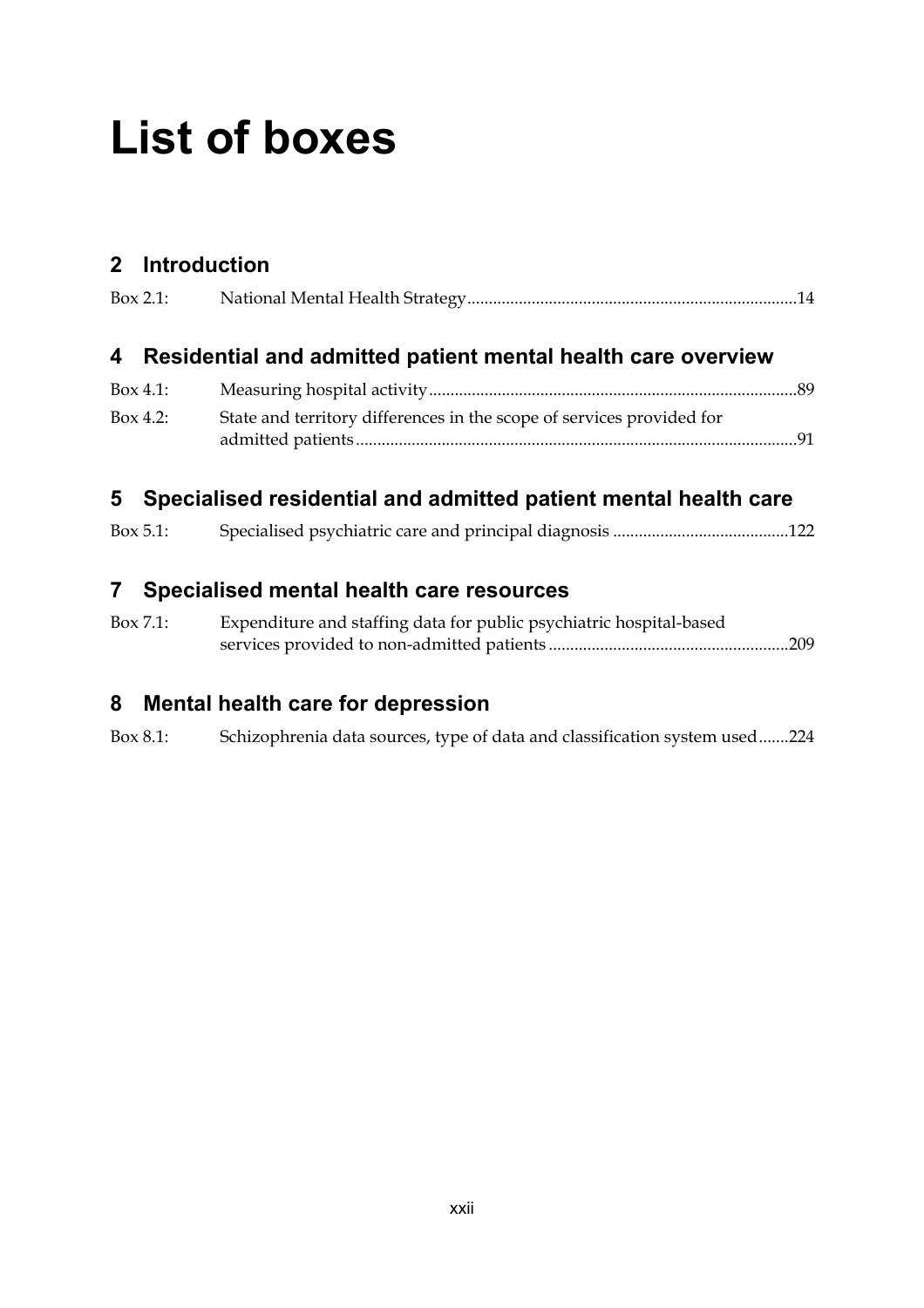# **Acknowledgments**

This report would not have been possible without the valued cooperation and effort of the data providers in the health authorities of the states and territories. The Australian Institute of Health and Welfare (AIHW) would like to express its appreciation for their timely supply of the data and their assistance with data validation. The AIHW also wishes to thank the members of the Australian Health Ministers' Advisory Council National Mental Health Working Group Information Strategy Committee who helped plan this report and provided advice on its content. The AIHW would also like to acknowledge the funding, assistance and data provided by the Australian Government Department of Health and Ageing for this project.

Within the AIHW, the report was prepared by Katrina Burgess, Emma Donoghue, Jenny Hargreaves, Danielle Sellick, Gail Weaving and Michelle Wilson, with assistance from Jacqueline Cousins, Alannah Smith and Ian Titulaer. Ainsley Morrissey coordinated the publication process.